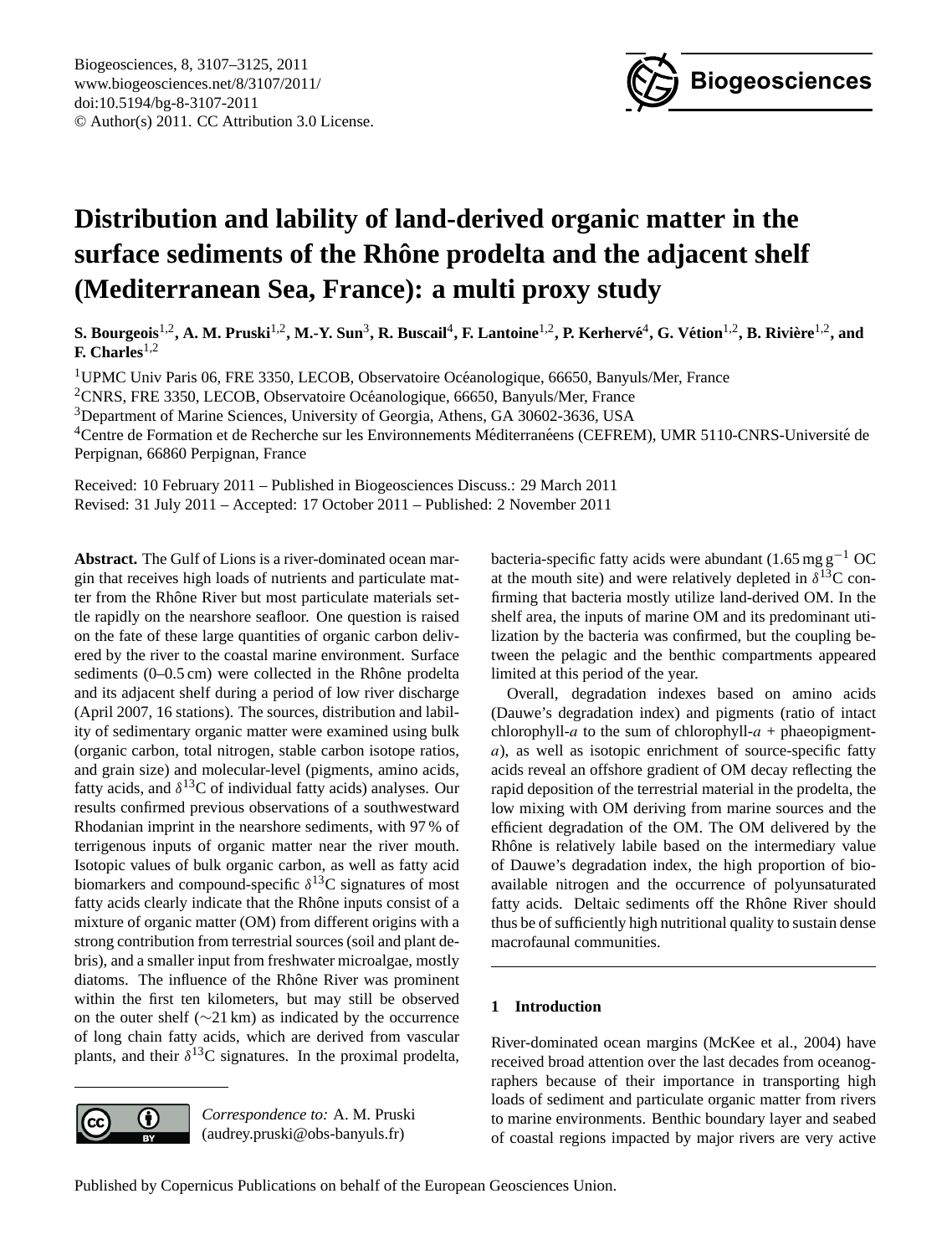zones of biogeochemical transformations (Aller, 1998) and form the most remarkable repository of sediments and organic matter (OM) on Earth (Hedges and Keil, 1995). Within this general framework, one of the goals of the French program CHACCRA (Climate and Human-induced Alterations in Carbon Cycling at the River-seA connection) was to characterize the processes that govern the cycling and fate of organic particles in the superficial sediment of the Mediterranean coastal margin dominated by the Rhône River.

The Rhône River (France) transports annually 1.2 to  $19.4 \times 10^6$  T of suspended matter to the adjacent continental shelf of the Gulf of Lions in the north-western Mediterranean Sea (Pont et al., 2002) and has been estimated to account for  $19 \pm 6 \times 10^4$  T OC yr<sup>-1</sup> of the total input (Semperé et al., 2000). Most of this matter accumulates rapidly in the delta front area where deposition dynamics are reinforced by flocculation processes (Aloisi et al., 1982). This results in maximum sediment accumulation rates ranging from several tens of centimetres per year  $(30-50 \text{ cm yr}^{-1})$  in the immediate vicinity of the river mouth to only a few millimetres offshore (Charmasson et al., 1998; Radakovitch et al., 1999) raising the question of the fate of this organic carbon (OC) and bio-relevant materials delivered to the benthic boundary layer and seabed. If quantity is a crucial parameter for the carbon budget, then organic matter quality (as defined by its composition) is relevant to estimating the efficiency of biogeochemical transformation kinetics and nutritional relevance of the organic matter available for benthic organisms (Mayer et al., 1995). Natural organic matter is made of simple monomers and/or biopolymers such as proteins, carbohydrates and lipids, which are rapidly mineralized. This labile pool of organic matter rarely exceeds 20 % of the total organic matter (Hedges et al., 2000; Ingalls et al., 2004), and represents the fraction that may undergo early diagenesis in coastal marine sediments.

The large amounts of terrigenous compounds deposited in deltaic systems are generally considered as refractory to decomposition due to the presence of lignin structures (De Leeuw and Largeau, 1993; in Sanchez-Garcia et al., 2009; for review see: Wakeham and Canuel, 2006). However, recent findings have questioned this paradigm. Several studies demonstrated that river suspended particulate matter is less degraded than coastal sediments (Unger et al., 2005a, b; Gaye et al., 2009; Ingalls et al., 2003) and is highly sensitive to microbial remineralization (Mayer et al., 2008). The lability of the Rhône inputs has been previously discussed with regard to the linkage with benthic community structure and intensity of bacterial remineralization in the sediments (Hermand et al., 2008; Lansard et al., 2008; Goineau et al., 2011; Rosenberg et al., 2003). The distribution and lability of OM sources in the Rhône prodelta and its adjacent shelf were inferred in these earlier studies from bulk biochemical descriptors (lipids, proteins and carbohydrates) and global geochemical composition (C/N ratios and stable isotopes) (Alliot et al., 2003; Tesi et al., 2007, and references above). These proxies are difficult to interpret when sediments contain a mixture of different sources of OM at different stages of decomposition as is the case in coastal environments (Kim et al., 2006). Molecular-level proxies, such as amino and fatty acids, may shed light on sources, quality and degradation state of sedimentary OM when C/N ratios and stable isotopes are equivocal. Fatty acids (FA) in particular can be valuable tools for identifying OM origin when multiple sources are involved (Canuel, 2001) because the pathways leading to double bond insertion vary between plants and organisms. Moreover, the carbon isotopic composition of individual FAs is another tool for identification of the sources (Canuel et al., 1997; Dai and Sun, 2007).

The nutritional quality of sedimentary OM, which may be defined as the capability to fulfill the nutritional needs of benthic organisms, can also be studied using molecular analyses. First, OM digestibility may be assessed using the bio-mimetic approach of Mayer et al. (1995) which permits quantification of the digestibility of the proteinaceous fraction (Grémare et al., 2003). Secondly, food must provide sufficient amounts of essential macro and micronutrients because heterotrophic organisms cannot synthesize *de novo* some of these components. Detailed knowledge of the biochemical composition of sedimentary OM, in particular the amino acid and fatty acid profiles, may indicate potential nutritional deficiencies (Phillips, 1984). It should also be taken into account that nutritional quality may evolve, since compositional changes also occur during early diagenesis (Niggemann and Schubert, 2006). The amino acid-based index of degradation proposed by Dauwe and Middelburg (1998) enable to quantify these changes and allow to scale the state of OM decomposition (Dauwe et al., 1999).

In our study, a range of molecular-level proxies were combined to assess the origin and quality of sedimentary OM in the surface deposits of the Rhône prodelta and adjacent shelf. This allows for an accurate picture of the distribution of terrestrial versus marine OM with a focus on the lability of these different sources of OM.

# **2 Material and methods**

## **2.1 Study area**

The Gulf of Lions, located on the northern part of the western Mediterranean Sea, is a wave-dominated continental shelf strongly impacted by the Rhône River (Raimbault and Durrieu de Madron, 2003). This major river enters the sea 812 km from its alpine source and drains a total catchment area of 97 800 km<sup>2</sup> (Pont et al., 2002). With a mean annual discharge of  $1700 \,\mathrm{m^3\,s^{-1}}$ , the Rhône represents the major freshwater and organic carbon input to the Mediterranean Sea (Pont, 1997; Sempéré et al., 2000). The dispersal system of the Rhône River in the micro-tidal Mediterranean Sea is characteristic of relatively low-energy margins with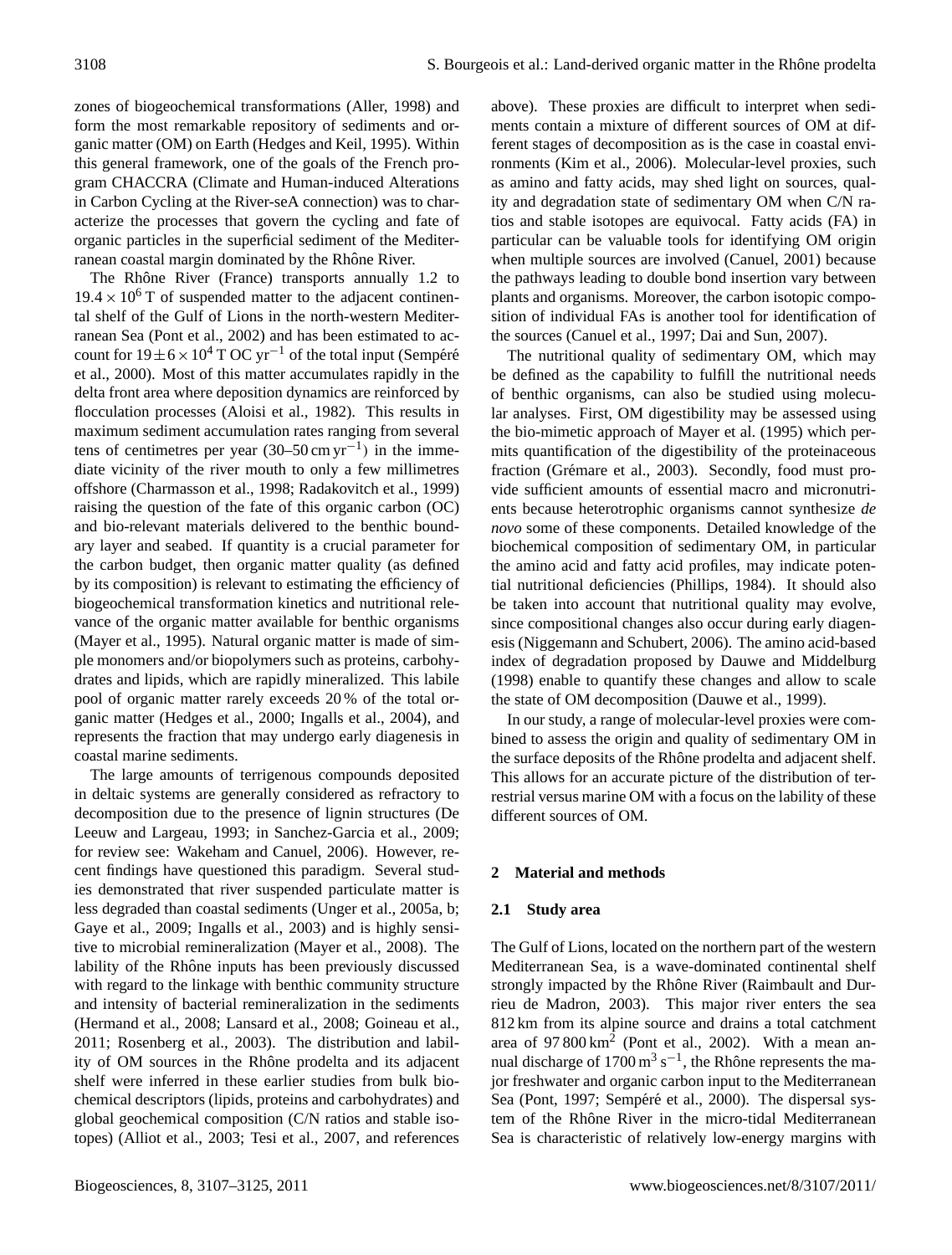prograding deltas (McKee et al., 2004). Material sedimented in the immediate vicinity of the river mouth forms a muddy sand bar; the fine-grain prodelta sediments cover an area of  $50 \text{ km}^2$  (Lansard et al., 2009) of the inner shelf as a result of sediment remobilisation and displacement by waves and currents (Marion et al., 2010). On the outer shelf, the finest particles are dispersed by the flood river plumes which are deviated by the prevailing wind regime and the Liguro-Provençal Current to the southwest and onshore (Arnau et al., 2004). In the Rhône system, autochthonous primary production is limited in the immediate vicinity of the river mouth and on the inner part of the shelf by turbidity and density gradients between fresh and marine waters (Naudin et al., 2001; Pujo-Pay et al., 2006).

#### **2.2 Sample collection**

Sediment cores were collected in the prodelta and the adjacent shelf during a period of low river discharge  $(698 \text{ m}^3 \text{ s}^{-1})$ . The highest peak of water discharge before sampling occurred at the beginning of March  $(3-9)$  when daily flow rates exceeded  $2800 \,\mathrm{m^3\,s^{-1}}$ . Sixteen stations were sampled between 19 and 30 April 2007 at depths from 25 to 98 m (Table 1 and Fig. 1). The stations were divided into two subregions: the prodelta area  $(A, B, K', L)$  and the shelf area (C, D, E, F, G, H, I, J, N, O, M, R2). Stations A, B, N, C, D, E and F are distributed along a south west (SW) longitudinal transect corresponding to the preferential direction of the Rhône River plume (Millot, 1990). The stations J (marine reference site) and R2 were located outside the influence of the Rhône River (Fig.  $1$ ).

Sediment cores (9.5 cm diameter, 60 cm height) were collected with a multicorer MUC 8/100 (Oktopus GmbH, Germany). Laboratory analyses were done on three cores from each station except for stable carbon isotopes which were measured on one core. The first layer of sediment (0–0.5 cm) of each core was homogenized and conditioned onboard. At all stations, an aliquot was immediately frozen at −20 ◦C for bulk (OC, total nitrogen, stable carbon isotopes, grain size) and pigment analyses. Stations distributed along the south west longitudinal transect and the marine reference site (i.e. station J) were subjected to a more detailed description of the biochemical characteristics. To determine amino acids, fatty acids and compound-specific stable isotopes, a second subsample was rapidly desalted (Pusceddu et al., 2005) before storage at −20 ◦C. Except for grain size and pigment, sediments were freeze-dried prior to analyses.

Suspended particulate matter was also collected in the Rhône River in March 2007. The sampling station was located at Arles (about 48 km from the mouth). The particulate matter was recovered from forty liters of water by centrifugation and then freeze-dried. This material was subjected to the same analyses as the surface sediments from the south west longitudinal transect.



Fig. 1. Map of the Rhône River delta including the locations of sampling stations (April 2007). The green line defines the prodelta area of this study.

#### **2.3 Bulk analyses**

Sediment granulometry was measured using a Malvern<sup>®</sup> Mastersizer 2000 laser microgranulometer. Grain size is given as the  $d(0.5)$ , which corresponds to the median of the size distribution based on the equivalent spherical volume diameters.

Total nitrogen and organic carbon concentrations (TN and OC, respectively) were analysed with an automatic CN-analyzer LECO 2000 after acidification with 2M HCl (overnight, at  $50^{\circ}$ C) to remove carbonates prior to the analyses of organic carbon (Cauwet et al., 1990). Precision for OC and TN measurements are <2 %.

Stable carbon isotopes were measured on samples treated with HCl (2M) to remove carbonate and then, subsequently rinsed with cold deionized water to remove chloride before freeze-drying (Schubert and Nielsen, 2000). An elemental analyzer (EA 3000 Eurovector) coupled with an Isotopic Ratio Mass Spectrometer (IR/MS, GVI Isoprime) was used. Isotopic results are given in the conventional δ notation:

$$
\delta^{13}C = \left[ \left( \frac{R_{\text{sample}}}{R_{\text{standard}}} \right) - 1 \right] \cdot 1000
$$

where R refers to  ${}^{13}C/{}^{12}C$  ratio of the sample and the reference gas. Isotopic data are based on the international Vienna Pee Dee Belemnite (PDB) standard. The standard deviation for replicates of internal standards was better than  $\pm 0.2$  ‰ for carbon isotopic ratios. Stable carbon isotope data has been reported in Cathalot et al. (2011).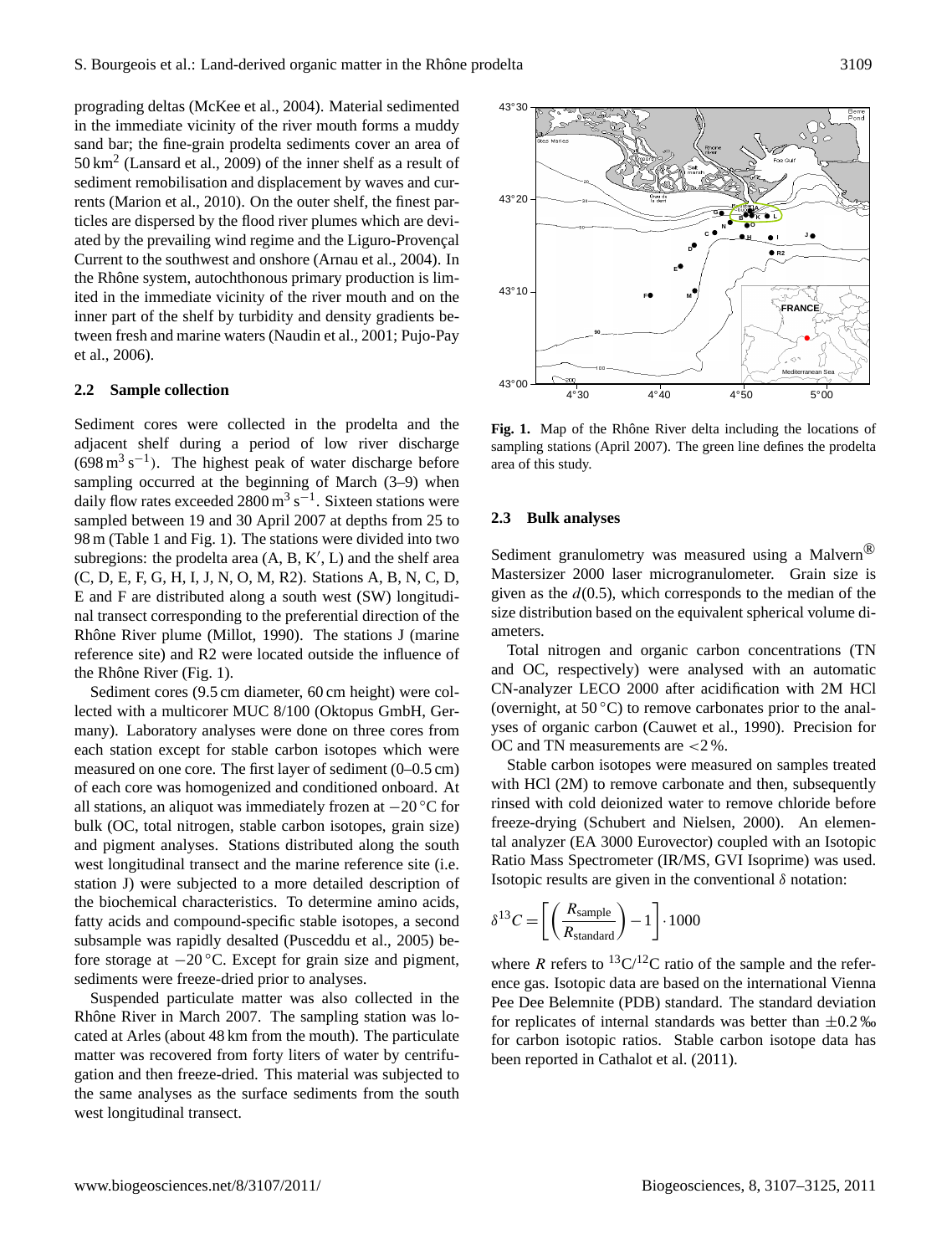| Table 1. Suspended organic matter (SOM) of the Rhône River and surface sediment properties of stations sampled between 19 and                             |
|-----------------------------------------------------------------------------------------------------------------------------------------------------------|
| 30 April 2007. Distance refers to the distance from the Rhône River mouth (km). $d(0.5)$ corresponds to the median size distribution of                   |
| sediment; OC for organic carbon; TN for total nitrogen; $8^{13}$ C <sub>OC</sub> for stable organic carbon isotopic ratio; Chl-a for chlorophyll-a; Chl-a |
| for chlorophyll-b; Phaeo-a for phaeopigment-a; PRI for pigment ratio index. Means $\pm$ standard deviation ( $n=3$ ). $* s^{15}C_{\rm OC}$ values are     |
| published in Cathalot et al. (2011).                                                                                                                      |

| $0.109 \pm 0.004$<br>$0.098 \pm 0.002$<br>$0.103 \pm 0.002$<br>$0.106 \pm 0.001$<br>$.20 \pm 0.05$<br>$.06 \pm 0.05$<br>$.02 \pm 0.03$<br>$.10 \pm 0.07$                                                                                                                                         | 5.10<br>5.57<br>$\pm 1.12$<br>$\pm\,0.22$<br>1.38                                                                                                                                                                                                                                           | 13.0                               |               | 3.71<br>$\pm 0.15$<br>$4^{\circ}46'632$<br>13°16'405<br>13°14'979<br>$13^{\circ}13'302$ |
|--------------------------------------------------------------------------------------------------------------------------------------------------------------------------------------------------------------------------------------------------------------------------------------------------|---------------------------------------------------------------------------------------------------------------------------------------------------------------------------------------------------------------------------------------------------------------------------------------------|------------------------------------|---------------|-----------------------------------------------------------------------------------------|
| $0.098 \pm 0.006$<br>$0.118 \pm 0.005$<br>$0.103 \pm 0.002$<br>$0.095 \pm 0.002$<br>$0.085 \pm 0.004$<br>$0.097 \pm 0.007$<br>$0.091 \pm 0.004$<br>$0.100 \pm 0.001$<br>$14 \pm 0.09$<br>$.88 \pm 0.05$<br>$.28 \pm 0.10$<br>$.42 \pm 0.07$<br>$.25 \pm 0.07$<br>$11 \pm 0.10$<br>$.19 \pm 0.21$ | $0.84 \pm 0.18$<br>13.89<br>4.49<br>3.66<br>5.27<br>$-0.1$<br>1.77<br>9.84<br>5.10<br>3.24<br>$+0.76$<br>± 2.42<br>$\pm 1.04$<br>$+0.52$<br>$\pm\,0.42$<br>$\pm 1.53$<br>$+0.98$<br>$\pm\,0.94$<br>$\pm 0.31$<br>10.43<br>9.43<br>10.78<br>10.70<br>11.59<br>11.59<br>985<br>14.06<br>15.59 | 17.9<br>17.9<br>17.17<br>20.3<br>3 | 2772233355523 | p<br>50/170<br>P <sub>52'921</sub><br>$43^{\circ}15'967$<br>                            |

n.d.: under the limit of detection n.d.: under the limit of detection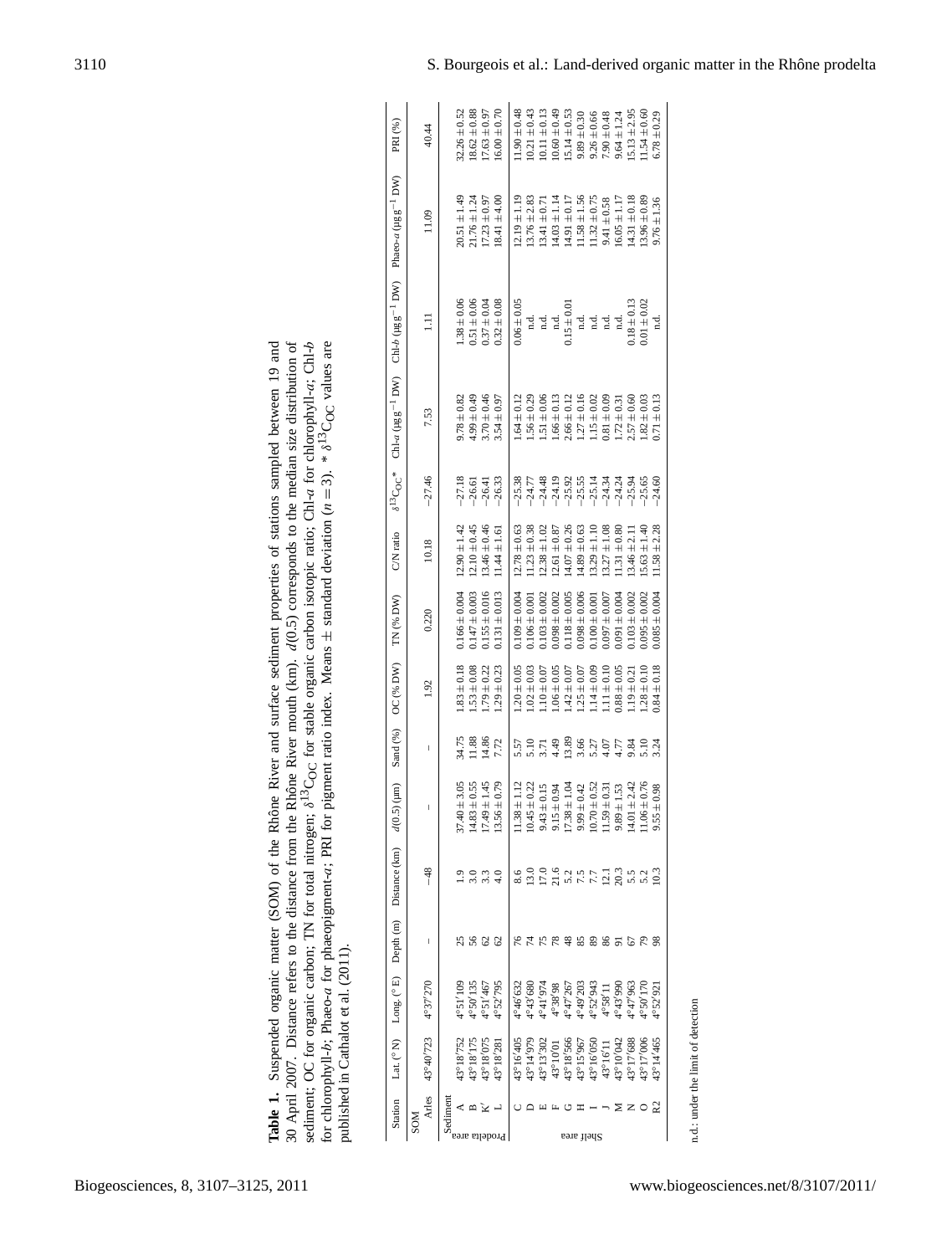### **2.4 Pigment analysis**

Extractions were performed in triplicate on each sediment sample. Sediments were rapidly thawed and ∼100 mg were extracted overnight in 5 ml of acetone at  $5^{\circ}$ C in the dark. Adjustment was made for sediment water content to obtain a final acetone concentration of 90 %. The fluorescence of the sediment extracts was measured on a LS 55 spectrofluorimeter (Perkin Elmer Inc., USA) according to the method developed by Neveux and Lantoine (1993) that allows the quantification of 4 pigments in sediments: chlorophylls- $a$ , -b, and -c, and phaeopigments. The term "phaeopigments" refers to phaeophytin, phaeophorbide, and could also include some pyrophaeophytin, pyrophaeophorbide and even steryl chlorin esters since these compounds exhibit similar spectral bands that prevent their discrimination through spectral resolution. Concentrations were converted in  $\mu$ g g<sup>-1</sup> DW using water contents.

# **2.5 Total hydrolysable and enzymatically hydrolysable amino acids**

Total hydrolysable amino acids (THAA) were extracted by acid hydrolysis and enzymatically hydrolysable amino acids (EHAA) following the biomimetic approach proposed by Mayer et al. (1995). THAA and EHAA hydrolysates were analysed as isoindole derivatives following reaction with an orthophtaldialdehyde solution and the fluorescent derivatives obtained were separated by reverse-phase high-performance liquid chromatography (HPLC, Gynkotek-Dionex system) using non-linear gradient of methanol-acetate buffer, and detected by fluorescence at 450 nm using an excitation wavelength of 335 nm. The identification was based on retention times within a C18 HPLC column (Lindroth and Mopper, 1979) and the concentration of identified amino acids were calculated on the basis of individual calibration curves obtained for a mixture of 21 amino acids from the amino acid standard solution AA-S-18 (Sigma-Aldrich) to which 6 amino acids were added (asparagine, β-alanine, glutamine, taurine, ornithine, β-glutamic acid). The molar concentrations of 15 amino acids were converted as weight per gram of dried sediment (mg  $g^{-1}$  DW) for unit homogeneity with the other biochemical proxies. Tryptophan and cysteine are not quantified by this method; the former is destroyed during the hydrolysis step and the latter produces derivatives with minimal fluorescence. Moreover, aspartic acid and glutamic acid peaks include the contribution of the corresponding deaminated amino acids, glutamine and asparagine, a typical artefact of the method.

# **2.6 Fatty acid analysis**

Fatty acid analyses were extracted by direct transesterification as previously described in Nahon et al. (2010). Approximately 1.5 g of dried sediments were allowed to react with a solution of methanol, sulfuric acid and chloroform  $(1.7:0.3:2, v/v/v)$  in the presence of an antioxidant (buthylhydroxytoluene, Christie, 2003). This procedure enables in one single step to extract the lipid and release the fatty acids that will be transformed in the corresponding methyl esters (FAMEs). An internal standard (nonadecanoic acid) was added to the extraction vials to account for potential loss or errors during the extraction procedure. The organic phase containing the FAMEs was recovered by three successive rinses and an aliquot of this phase was evaporated to dryness in a rotary evaporator (Savant Speed Vac system) at room temperature. FAMEs were redissolved in hexane prior to analysis by gas chromatography with mass spectrometry detection according to conditions described in Nahon et al. (2010). The instrument was a Varian 3900 coupled to a Saturn 2100T ion trap detector. Fatty acids as methyl esters were separated on a fuse silica capillary factor four VF-23ms column  $(30 \text{ m} \times 0.25 \text{ mm} \text{ ID}, 0.25 \text{ \mu m} \text{ thickness})$  from Varian. FAMEs in samples were identified by comparison of retention times and mass spectra with authentic commercial standards: Qualmix Fish Synthetic (Ladoran Fine Chemicals, INTERCHIM, France), Supelco 37, PUFA no. 1 and no. 3 (SUPELCO, France). Qualitatively, the contribution of each individual fatty acid was determined on the basis of the reconstructed integrated chromatogram and expressed as the percentage of the specific compound area to the total peak area (% of total fatty acids). Using a standard containing known amounts of FAMEs (Supelco 37), calibration curves were generated for 37 individual FAMEs by plotting the surface area of the quantifying ion as a function of FAME concentration. Fatty acid concentrations in the sediments were calculated using these calibration curves, corrected with the internal standard and expressed as weight per dry weight  $(mg g^{-1} DW)$ .

#### **2.7 Compound specific stable isotope analysis**

Stable carbon isotopic compositions of individual fatty acids were determined using a GC-C-IRMS system (Agilent 6890 gas chromatograph/on-line combustion/Thermo DELTA plus V isotope ratio mass spectrometer). FAMEs were separated with a  $30 \text{ m} \times 0.25 \text{ mm}$  i.d. column (DB-5, J&W Scientific) and then combusted to  $CO<sub>2</sub>$  over CuO/Pt wires at 850 °C. The  $\delta^{13}$ C values of individual compounds were calculated based on working reference gas (UHP CO<sub>2</sub> for  $\delta^{13}$ C), which was calibrated to international reference materials PDB for  $\delta^{13}$ C using NIST (National Institute for Standards and Technology) reference materials (measured on Finnigan MAT 252 IRMS) and University of Indiana n-alkane reference mixtures (measured on Thermo Delta plus V GC/IRMS). The relative standard deviation of IRMS was less than  $\pm 0.5$  ‰ for two internal standard measurements ( $n = 38$ ). The  $\delta^{13}$ C values of fatty acids were calculated by correcting for the extra carbon atom (its isotopic composition being measured on Finnigan MAT 252 IRMS) in the FAMEs added during extraction/methylation.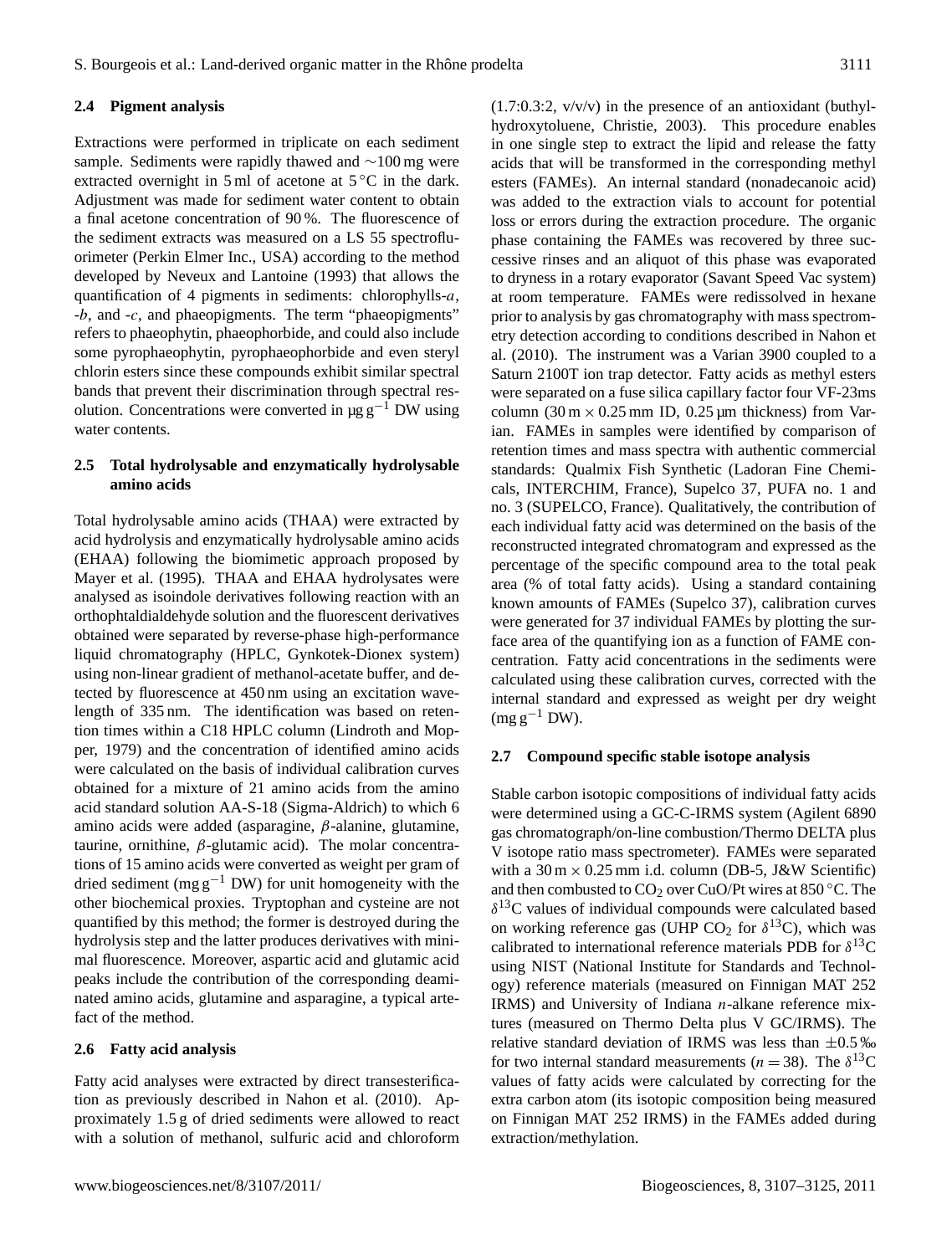# **2.8 Data treatment**

A two end-member model of  ${}^{13}C_{\Omega}$  signatures has been used to estimate the fraction of terrigenous organic carbon (Gordon and Goñi, 2003) with the following assumption: OC is composed exclusively of terrestrial OM delivered by the Rhône River ( $\delta^{13}$ C<sub>OC</sub> of Rhodanian suspended organic matter  $(SOM) = -27.4$  ‰, mean of a monthly survey from 2006 to 2008, Kerhervé unpublished results) and marine OM  $(\delta^{13}C_{\text{OC}} = -20.1 \text{ %}$ , Harmelin-Vivien et al., 2008).

The percentages of OC contained in THAA, EHAA and fatty acids were inferred from individual compound concentrations and number of carbon atoms in each compound. The percentages of N in the form of protein amino acids (THAA-N%) and bioavailable amino acids (EHAA-N%) were determined in the same way.

The amino acid degradation index (DI) proposed by Dauwe and Middelburg (1998) and revised in Dauwe et al. (1999) was calculated for our THAA data set. The calculation of the DI is based on the results of a PCA analysis performed on a suite of samples of varying degradation state from OM sources to sediments. The first axis of the PCA reflects OM degradation; the DI of a sample is defined as its value on the first axis of the PCA, which is the sum of the contributions of each amino acid (in molar %), standardized within the reference data set and weighted by the respective factor coefficient.

$$
DI = \sum_{i} \left[ \frac{var_i - AVGvar_i}{STDvar_i} \right] \cdot fac.coef_i
$$

In the equation, var<sub>i</sub> is the molar percentage of amino acid  $i$ in a given data set, while AVG var<sub>i</sub>, STD var<sub>i</sub> and fac.coef<sub>i</sub> are given by Dauwe et al. (1999) and correspond to the mean, standard deviation and PCA-derived loading of amino acid i.

Positive DI values are indicative of fresh material such as phytoplankton  $(+1.5)$  and negative values suggest that the OM has undergone degradation (−2.2 for highly degraded; Dauwe and Middelburg, 1998). The DI is considered as a robust parameter because it is based on a large number of individual measurements (Meckler et al., 2004) and allows comparing directly and quantitatively samples from different sources and regions (Dittmar et al., 2001).

Caution should be applied when comparing our DI values with data from the literature since we did not include methionine in the calculation of the DI. This has little influence on DI values as they remain unchanged when methionine molar percentages equivalent to those reported in Dauwe et al. (1999) were used with our data. A methionine molar percentage fixed at 0 % would subtract 0.16 from the values reported in the present paper.

All correlation analyses performed in this study use Pearson's correlation coefficients. p-values below 0.05 are considered statistically significant. A Principal Component Analysis (PCA) was performed to test the potential linkage between the origin and the lability of the sedimentary OM. All the statistical procedures were done using either R or PAST software packages (Hammer et al., 2001).

# **3 Results**

### **3.1 Sediment bulk properties**

#### **3.1.1 Grain size**

Average grain size (Table 1) was positively correlated with distance from the river mouth ( $p < 0.0001$ , 16 stations,  $n =$ 48). Fine to very-fine muddy material (silt and clay,  $\lt 63 \,\text{\mu m}$ ) was dominant in the surface sediments and accounted for between 65 % and 97 %, with the highest percentages in the outermost sites. The proportion of sands  $(>63 \,\mu m)$  was high in nearshore sediments (∼35 % at station A) and decreased significantly with the distance to the river mouth ( $p < 0.001$ , 16 stations,  $n = 48$ ) (Table 1). Stations located close to Rhône River mouth  $(A, B, G$  and  $K'$ ) were characterized by the presence of a coarser fraction  $(>250 \,\mu m)$  that represented 2 to 6 % of the matrix (data not shown).

# **3.1.2 Elemental and isotopic composition of the organic matter**

Organic carbon and nitrogen contents, C/N ratios and stable carbon isotope ratios are given in Table 1. Sediment organic carbon (OC) contents ranged from  $0.84 \pm 0.18$ % to  $1.83 \pm 0.18$  % DW at stations R2 and A, respectively. Total nitrogen (TN) contents ranged from  $0.085 \pm 0.004$  % (station R2) to  $0.166 \pm 0.004$  % DW (station A). Stations distributed in the prodelta and adjacent shelf showed a general trend for decreasing OC and TN contents with the distance from the river mouth ( $p < 0.0001$  in both cases, 16 stations,  $n = 48$ ). Rhodanian SOM was characterized by OC and NT contents of 1.92 and 0.220 % DW.

C/N atomic ratios ranged from  $11.2 \pm 0.4$  to  $15.6 \pm 1.4$ . This ratio was also correlated with the distance from the river mouth ( $p < 0.0001$ , 16 stations,  $n = 48$ ), but not with depth ( $p = 0.7252$ , 16 stations,  $n = 48$ ). Values above 13 were characteristic of sediments located within the first ten km (A, K', G, N, O, H and I). In the offshore area, C/N ratios were higher at stations E and F, than at the deepest stations M and R2.

 $\delta^{13}$ C<sub>OC</sub> values of surface sediments ranged from  $-27.18$  ‰ nearby the inlet of the Rhône River to  $-24.19$  ‰ 21.6 km offshore (Table 1).  $\delta^{13}C_{OC}$  value of Rhodanian SOM was  $-27.46$  ‰.  $\delta^{13}C_{OC}$  values significantly decreased with distance from the river mouth ( $p < 0.0002$ , 16 stations) and were correlated to the OC content ( $p < 0.0002$ , 16 stations).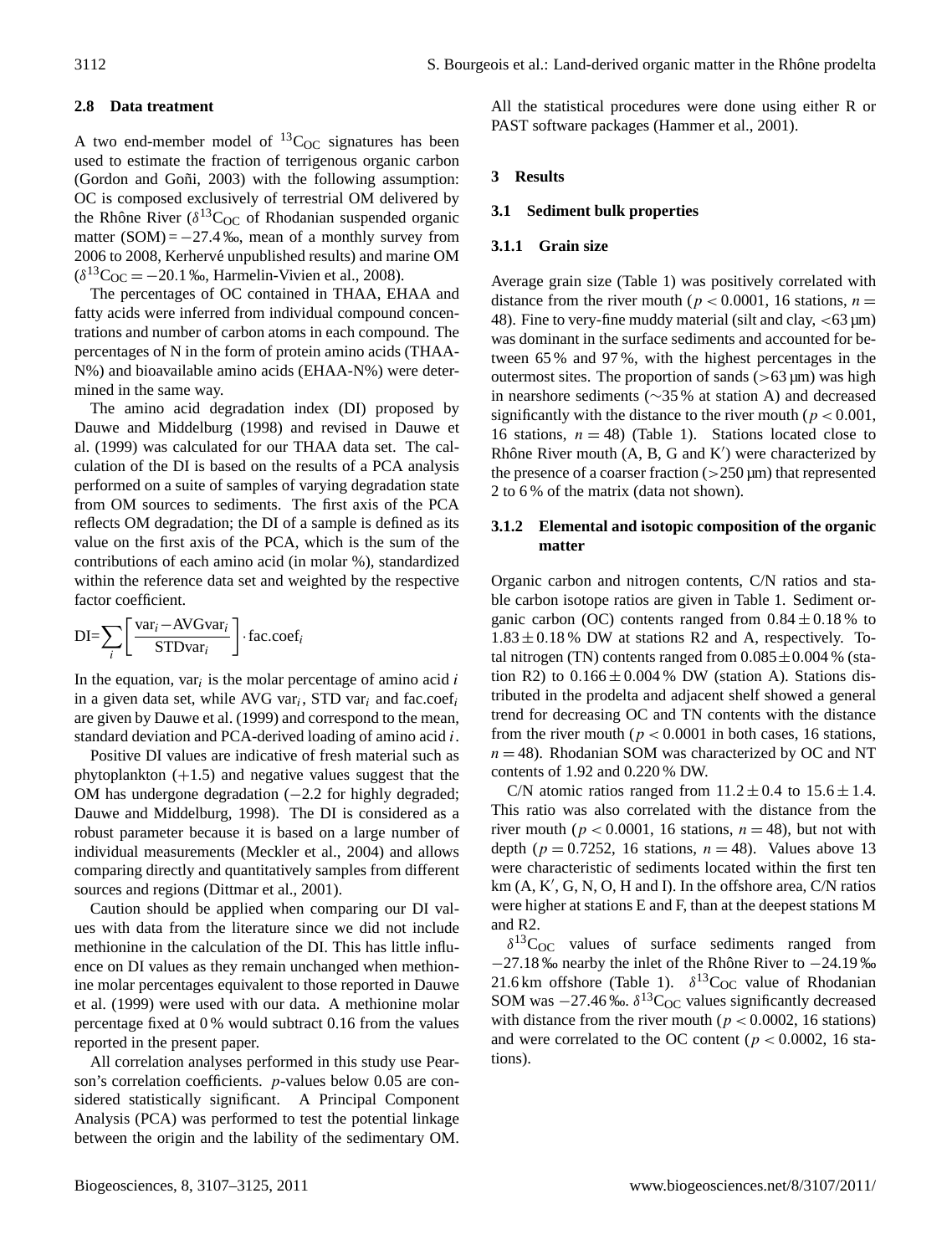

**Fig. 2.** Correlation between Pigment Ratio Index values (PRI %) and chlorophyll- $a$  concentration in surface sediments off the Rhône River mouth (16 stations, 48 cores).

#### **3.2 Pigment concentration and composition**

Chlorophyll- $a$  in the study area showed a maximum near the shore (9.78  $\pm$  0.82 µg g<sup>-1</sup> DW) and generally decreased seawards ( $p < 0.0001$ , 16 stations,  $n = 48$ , Table 1). Offshore, concentrations in the stations under the Rhône influence remained twice as high as at the marine reference site (J), with values of  $1.66 \pm 0.13$  and  $0.81 \pm 0.09$  µg g<sup>-1</sup> DW for stations F and J, respectively.

Phaeopigments predominated over chlorophyll-a. The proportion of chlorophyll-a to the sum of chlorophyll-a and phaeopigments was used as a proxy of phytodetritus degradation (Pigment Ratio Index: PRI). This proxy was negatively correlated with distance from the mouth and water depth ( $p < 0.0001$  in both cases, 16 stations,  $n = 48$ ); values found in the Rhône River and at the mouth indicate that approximately 60 and 68 % of the pigments were degraded, respectively (Table 1). Values decreased along the transect and more than 90 % of chlorophyll-a was degraded 9 km offshore. This trend was more pronounced on either side of the transect. Overall, the PRI was positively correlated with the chlorophyll-a content ( $R^2 = 0.95$ ,  $p < 0.0001$ , 16 stations,  $n = 48$ , Fig. 2).

Chlorophyll-b, an accessory pigment present in all Chlorophytes (Jeffrey, 1976), was only detected in sediments from stations located in the prodelta area and in the river SOM (Table 1).

# **3.3 THAA and EHAA composition**

Total hydrolysable amino acid (THAA) concentrations in the sediments ranged from  $2.23 \pm 0.06$  (station F) to  $3.77 \pm 0.30$ (station A) mg  $g^{-1}$  DW and decreased gradually to the southwest with distance from the mouth ( $p < 0.0001$ , 7 stations,  $n = 20$ ) (Table 2). When normalized per gram of organic car-

bon, THAA values (mg  $g^{-1}$  OC) were no longer correlated with the distance from the mouth ( $p > 0.05$ , data not shown). Sediments from the furthermost stations contained approximately 1.7 times less THAA than at the mouth, and comparable amounts to the marine reference site (J). The percentage of carbon contained in THAA made up 8.6 to 10.7 % of the total organic carbon. THAA accounted for a large fraction of the N pool with minimal and maximal values recorded at stations B (32.2 %) and N (41.4 %), respectively (Table 2).

The acidic amino acids were predominant over the studied area. Aspartic acid (16.8–22.3 mole%) prevailed over glutamic acid (11.1–12.0 mole%). Two hydrophobic amino acids, glycine and alanine, were also abundant and accounted on average for 15.5 and 10.5 mole% of the amino acids respectively. Their contributions to the THAA pool were very consistent among stations with coefficients of variation lower than 4 %. Serine, threonine, valine and leucine accounted for between 5 and 10 mole% of the THAA pool, whereas taurine, tyrosine, phenylalanine, isoleucine and the basic amino acids (histidine, arginine, lysine) never exceeded 4 mole% of the amino acids (Table 2).

Degradation index values tended to decrease from the mouth to stations located offshore (Fig. 3) with values of  $0.096 \pm 0.163$  and  $-0.434 \pm 0.235$  at stations A and F, respectively ( $p = 0.0004$ , 7 stations,  $n = 20$ ; Table 2). DI values were positively correlated with OC, TN, pigments and PRI ( $p < 0.05$  in all cases, 7 stations,  $n = 20$ ).

Enzymatically hydrolysable amino acids (EHAA) in the surface sediments ranged from  $0.53 \pm 0.06$  mg g<sup>-1</sup> DW at the marine reference to  $1.17 \pm 0.19$  mg g<sup>-1</sup> DW at the mouth (Table 2). They decreased rapidly along the SW transect in the prodelta area, and then remained fairly constant offshore. They made up from  $2.5\%$  (station N) to  $3.0\%$  (station D) of the OC pool, and 8.5 % (station B) to 9.8 % (station D) of the N pool. Globally, the bioavailable amino acids had a composition similar to THAA.

The EHAA/THAA ratio was fairly constant in the surface sediments  $(27.5 \pm 1.76$  to  $28.9 \pm 1.99$ %) except at station N, where the ratio fell to  $24.5 \pm 2.67$  % (Table 2). The ratio did not reveal any significant trend with distance from the coast or with water depth ( $p > 0.05$  in both cases, 7 stations,  $n = 20$ ).

#### **3.4 Distribution of fatty acid biomarkers**

Total fatty acid (FA) concentrations in the sediments ranged from  $27.99 \mu g g^{-1}$  DW for the marine reference to  $160.03 \,\mu g \,g^{-1}$  DW at the river mouth (i.e. station A) (Table 3). A clear decrease of FA concentrations with increasing distance from the river mouth was observed along the southwest transect (y = 188.41 ·  $x^{-0.55}$ ,  $R^2 = 0.90$ ,  $p < 0.0004$ , 7 stations,  $n = 18$ ). In contrast to THAA, when normalized per gram of organic carbon, the southwestward decrease of FA was still evident with values falling from 8.74 to 3.75 mg  $g^{-1}$ OC ( $y = 9.75 \cdot x^{-0.33}$ ,  $R^2 = 0.84$ ,  $p < 0.0001$ , 7 stations,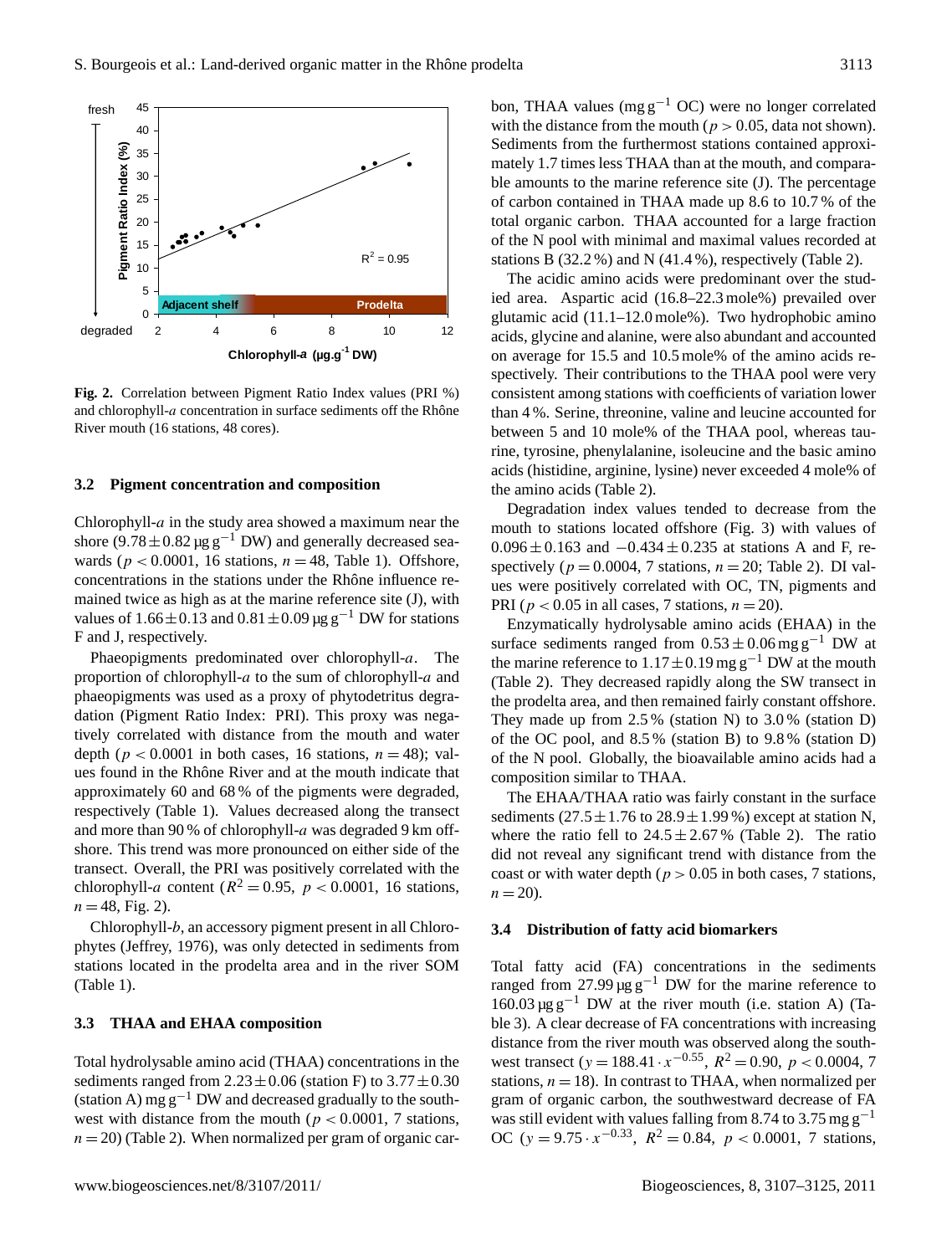**Table 2.** Total (THAA) and enzymatically amino acid (EHAA) concentrations, contribution of THAA and EHAA to total organic carbon (THAA-C% and EHAA-C%) and total nitrogen (THAA-N% and EHAA-N%), EHAA/THAA ratio, amino acid composition as mole% and Degradation Index (DI) in the suspended matter from the Rhône River (Arles station), surface sediments along the southwestern longitudinal transect (A, B, N, C, D, E and F) and the marine reference site (J). Means  $\pm$  standard deviation (n = 3). ASP = aspartic acid, GLU = glutamic acid, SER = serine, HIS = histidine, GLY = glycine, THR = threonine, ARG = arginine, TAU = taurine, ALA = alanine,  $TYR = tyrosine, VAL = value, PHE = phenylalanine, ILEU = isoleucine, LEU = leucine, LYS = lysine.$ 

|                | Station               | Arles   | A                | B                | N                | $\mathsf{C}$     | D                | Е                | F                | J                |
|----------------|-----------------------|---------|------------------|------------------|------------------|------------------|------------------|------------------|------------------|------------------|
|                | THAA $(mg g^{-1} DW)$ | 4.57    | $3.77 \pm 0.30$  | $3.14 \pm 0.03$  | $2.82 \pm 0.35$  | $2.38 \pm 0.07$  | $2.54 \pm 0.09$  | $2.34 \pm 0.01$  | $2.23 \pm 0.06$  | $2.25 \pm 0.07$  |
|                | THAA-C%               | 10.20   | $8.94 \pm 0.49$  | $9.66 \pm 1.82$  | $10.15 \pm 0.51$ | $8.49 \pm 0.05$  | $10.70 \pm 0.24$ | $8.92 \pm 0.62$  | $8.82 \pm 0.49$  | $8.60 \pm 0.74$  |
|                | THAA-N%               | 31.87   | $34.46 \pm 3.63$ | $32.17 \pm 1.07$ | $41.36 \pm 4.37$ | $32.92 \pm 1.22$ | $36.40 \pm 1.64$ | $34.81 \pm 0.81$ | $34.95 \pm 1.83$ | $35.32 \pm 1.45$ |
|                | EHAA (mg $g^{-1}$ DW) | 1.29    | $1.17 \pm 0.19$  | $0.86 \pm 0.05$  | $0.68 \pm 0.02$  | $0.69 \pm 0.03$  | $0.72 \pm 0.04$  | $0.65 \pm 0.06$  | $0.64 \pm 0.03$  | $0.53 \pm 0.06$  |
|                | EHAA-C%               | 2.94    | $2.56 \pm 0.24$  | $2.71 \pm 0.51$  | $2.53 \pm 0.37$  | $2.50 \pm 0.21$  | $3.04 \pm 0.12$  | $2.54 \pm 0.12$  | $2.60 \pm 0.11$  | $2.09 \pm 0.37$  |
|                | EHAA-N%               | 8.54    | $9.38 \pm 0.59$  | $8.50 \pm 0.32$  | $9.54 \pm 0.12$  | $9.10 \pm 0.43$  | $9.76 \pm 0.42$  | $9.07 \pm 0.98$  | $9.46 \pm 0.67$  | $8.00 \pm 0.84$  |
|                | EHAA/THAA             | 28.27   | $28.21 \pm 1.07$ | $27.49 \pm 1.76$ | $24.52 \pm 2.67$ | $28.91 \pm 1.99$ | $28.17 \pm 1.85$ | $27.71 \pm 2.78$ | $28.65 \pm 0.87$ | $23.74 \pm 2.33$ |
| $\%)$          | ASP                   | 14.44   | $16.83 \pm 0.04$ | $18.25 \pm 0.10$ | $19.34 \pm 0.39$ | $20.96 \pm 0.65$ | $21.56 \pm 0.17$ | $21.64 \pm 0.07$ | $22.31 \pm 0.70$ | $21.12 \pm 0.40$ |
|                | GLU                   | 10.02   | $12.03 \pm 0.56$ | $11.76 \pm 0.47$ | $11.34 \pm 0.19$ | $11.47 \pm 0.23$ | $11.57 \pm 0.10$ | $11.66 \pm 0.14$ | $11.38 \pm 0.26$ | $11.06 \pm 0.17$ |
| (mole          | <b>SER</b>            | 8.57    | $8.55 \pm 0.03$  | $8.83 \pm 0.16$  | $8.77 \pm 0.09$  | $8.96 \pm 0.17$  | $8.65 \pm 0.27$  | $8.52 \pm 0.08$  | $8.59 \pm 0.33$  | $7.95 \pm 0.25$  |
|                | HIS                   | 1.23    | $1.23 \pm 0.79$  | $1.23 \pm 0.65$  | $1.80 \pm 0.39$  | $0.64 \pm 0.74$  | $0.99 \pm 0.08$  | $2.09 \pm 0.40$  | $1.47 \pm 1.23$  | $1.26 \pm 0.46$  |
| THAA           | <b>GLY</b>            | 16.30   | $15.03 \pm 0.51$ | $15.59 \pm 0.54$ | $15.68 \pm 0.38$ | $15.91 \pm 0.12$ | $15.25 \pm 0.26$ | $15.58 \pm 0.16$ | $15.35 \pm 0.37$ | $15.53 \pm 0.22$ |
|                | <b>THR</b>            | 7.93    | $7.06 \pm 0.06$  | $6.96 \pm 0.05$  | $6.91 \pm 0.05$  | $6.55 \pm 0.32$  | $7.13 \pm 0.07$  | $7.36 \pm 0.30$  | $7.15 \pm 0.37$  | $7.30 \pm 0.05$  |
| composition of | ARG                   | 3.75    | $2.80 \pm 0.03$  | $2.54 \pm 0.14$  | $2.47 \pm 0.16$  | $2.54 \pm 0.17$  | $2.61 \pm 0.09$  | $2.75 \pm 0.09$  | $3.00 \pm 0.26$  | $3.05 \pm 0.10$  |
|                | <b>TAU</b>            | 0.10    | $0.09 \pm 0.00$  | $0.14 \pm 0.07$  | $0.16 \pm 0.03$  | $0.19 \pm 0.02$  | $0.20 \pm 0.08$  | $0.23 \pm 0.06$  | $0.20 \pm 0.08$  | $0.22 \pm 0.01$  |
|                | <b>ALA</b>            | 12.83   | $10.97 \pm 0.10$ | $10.95 \pm 0.19$ | $10.80 \pm 0.15$ | $10.41 \pm 0.15$ | $10.58 \pm 0.17$ | $10.43 \pm 0.21$ | $10.06 \pm 0.13$ | $9.77 \pm 0.12$  |
|                | <b>TYR</b>            | 2.06    | $1.70 \pm 0.13$  | $1.06 \pm 0.09$  | $2.49 \pm 0.52$  | $2.30 \pm 0.45$  | $2.62 \pm 0.09$  | $1.31 \pm 0.22$  | $1.58 \pm 0.16$  | $1.45 \pm 0.35$  |
|                | <b>VAL</b>            | 5.04    | $6.08 \pm 0.08$  | $5.96 \pm 0.11$  | $5.22 \pm 0.20$  | $5.33 \pm 0.14$  | $5.13 \pm 0.16$  | $4.70 \pm 0.19$  | $4.98 \pm 0.08$  | $6.02 \pm 0.03$  |
|                | PHE                   | 3.47    | $3.57 \pm 0.07$  | $3.54 \pm 0.04$  | $3.21 \pm 0.12$  | $3.06 \pm 0.01$  | $3.11 \pm 0.10$  | $2.96 \pm 0.09$  | $2.83 \pm 0.07$  | $3.09 \pm 0.06$  |
|                | <b>ILEU</b>           | 2.57    | $3.42 \pm 0.06$  | $3.13 \pm 0.06$  | $2.68 \pm 0.14$  | $2.80 \pm 0.09$  | $2.55 \pm 0.08$  | $2.37 \pm 0.05$  | $2.63 \pm 0.11$  | $3.18 \pm 0.06$  |
|                | LEU                   | 6.57    | $6.89 \pm 0.07$  | $6.25 \pm 0.16$  | $5.61 \pm 0.29$  | $5.49 \pm 0.10$  | $5.34 \pm 0.09$  | $5.23 \pm 0.15$  | $5.24 \pm 0.08$  | $5.21 \pm 0.06$  |
| Monomeric      | <b>LYS</b>            | 5.12    | $3.74 \pm 0.17$  | $3.81 \pm 0.06$  | $3.54 \pm 0.28$  | $3.38 \pm 0.04$  | $2.71 \pm 0.16$  | $3.17 \pm 0.13$  | $3.23 \pm 0.04$  | $3.80 \pm 0.01$  |
|                | DI                    | $-0.27$ | $0.10 \pm 0.16$  | $-0.17 \pm 0.14$ | $-0.04 \pm 0.07$ | $-0.33 \pm 0.18$ | $-0.33 \pm 0.04$ | $-0.38 \pm 0.06$ | $-0.44 \pm 0.24$ | $-0.39 + 0.14$   |



**Fig. 3.** Correlation between Degradation Index values (DI) and distance from the river mouth in the surface sediments (8 stations,

 $n = 18$ ) (Fig. 4). FA accounted for a small fraction of the organic carbon ranging from 0.17 to 0.63 % for stations A and J, respectively (data not shown).

Twenty eight individual fatty acids were identified, representing a wide range of OM inputs into the prodelta and



**Fig. 4.** Contribution of bacterial, polyunsaturated, monounsaturated, long chain saturated and short chain saturated fatty acids to the sedimentary organic matter (mg  $g^{-1}$  OC). Fatty acids were grouped as follows: Bacterial FAs = odd numbered saturated FAs; iso and anteiso FAs and vaccenic acid; PUFAs =  $C_{16}$  to  $C_{22}$ polyunsaturated FAs; MUFAs =  $16:1\omega$ 7, 18: $1\omega$ 9, 20: $1\omega$ 9; SC- $SAFAs \leq C_{20}$  even numbered saturated FAs; LC-SAFAs > C<sub>20</sub> even numbered saturated FAs.

24 cores).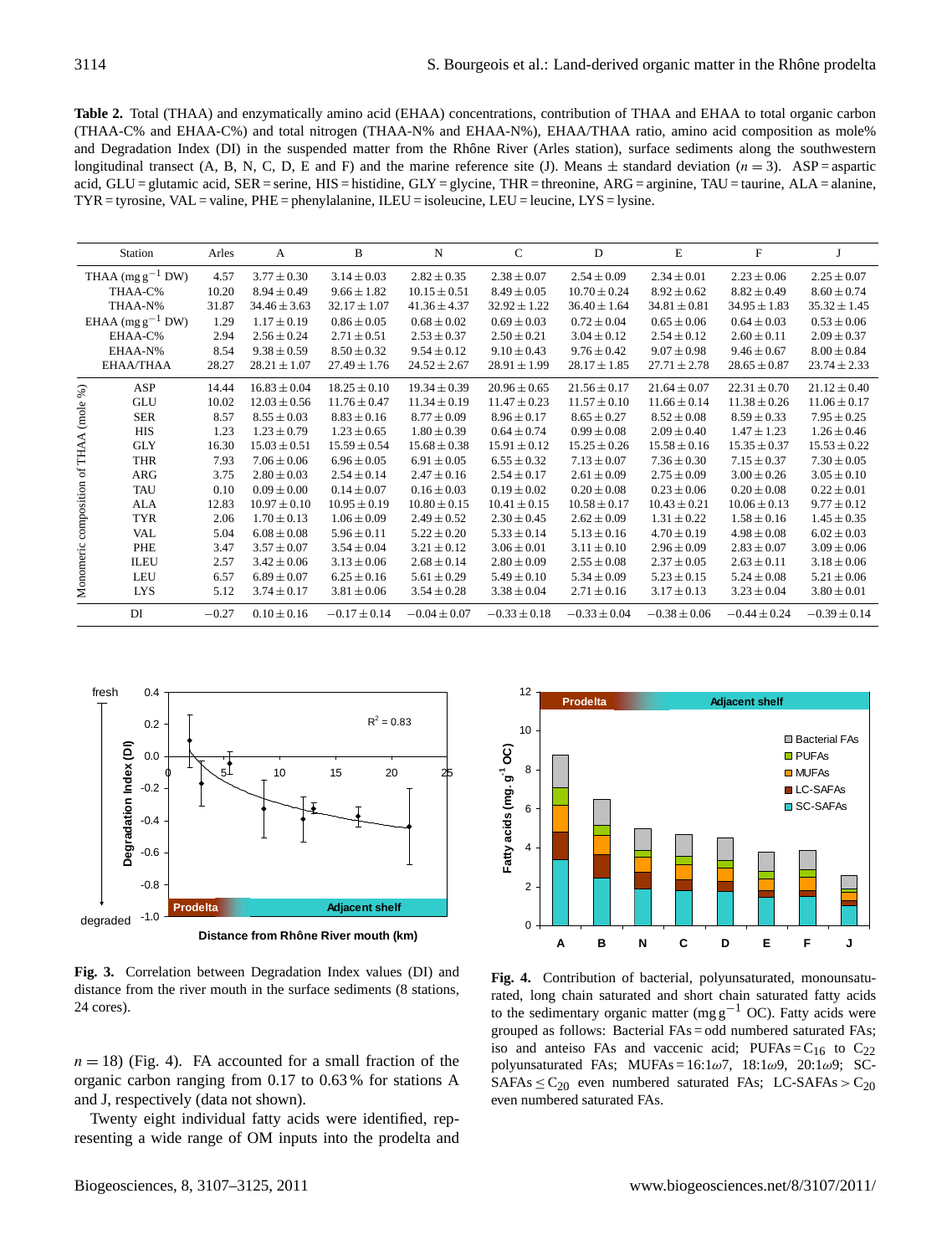Table 3. Individual fatty acid composition (% area) and total FA concentrations in the suspended matter from the Rhône River (Arles station), surface sediments along the southwestern longitudinal transect (A, B, N, C, D, E and F) and at the marine reference site (J). Means  $\pm$  standard deviation  $(n = 3)$ . nd: not detected.

|                                    | Arles       | A                  | B                | ${\bf N}$        | $\mathsf{C}$     | $\mathbf D$      | E                | F                | J                |
|------------------------------------|-------------|--------------------|------------------|------------------|------------------|------------------|------------------|------------------|------------------|
| Saturated FA                       |             |                    |                  |                  |                  |                  |                  |                  |                  |
| 10:0                               | nd          | Trace              | $0.31 \pm 0.13$  | $0.41 \pm 0.19$  | $0.65 \pm 0.03$  | $0.47 \pm 0.11$  | $0.50 \pm 0.13$  | $0.28 \pm 0.03$  | $0.35 \pm 0.04$  |
| 12:0                               | 0.98        | $1.50 \pm 0.25$    | $1.79 \pm 0.02$  | $1.78 \pm 0.21$  | $1.59 \pm 0.06$  | $1.59 \pm 0.02$  | $1.44 \pm 0.03$  | $1.50 \pm 0.07$  | $1.48 \pm 0.09$  |
| 14:0                               | 3.31        | $5.12 \pm 0.10$    | $5.37 \pm 0.00$  | $6.11 \pm 0.23$  | $6.89 \pm 0.04$  | $7.52 \pm 0.19$  | $7.27 \pm 0.06$  | $7.86 \pm 0.43$  | $6.74 \pm 0.24$  |
| 16:0                               | 22.38       | $21.69 \pm 0.26$   | $20.36 \pm 0.60$ | $20.76 \pm 0.07$ | $20.75 \pm 0.06$ | $21.33 \pm 1.01$ | $21.27 \pm 0.05$ | $21.62 \pm 0.49$ | $22.77 \pm 0.94$ |
| 18:0                               | 7.21        | $6.72 \pm 0.35$    | $6.51 \pm 0.01$  | $5.86 \pm 0.22$  | $5.76 \pm 0.10$  | $6.04 \pm 0.40$  | $5.74 \pm 0.16$  | $5.55 \pm 0.00$  | $6.20 \pm 0.46$  |
| 20:0                               | 3.13        | $3.66 \pm 0.25$    | $3.54 \pm 0.08$  | $3.23 \pm 0.42$  | $2.72 \pm 0.02$  | $2.39 \pm 0.05$  | $2.11 \pm 0.02$  | $1.90 \pm 0.03$  | $2.39 \pm 0.14$  |
| 21:0                               | 0.49        | $0.67 \pm 0.04$    | $0.87 \pm 0.14$  | $0.78 \pm 0.10$  | $0.80 \pm 0.08$  | $1.13 \pm 0.12$  | $1.12 \pm 0.23$  | $1.00 \pm 0.08$  | $1.02 \pm 0.10$  |
| 22:0                               | 4.84        | $6.10 \pm 0.29$    | $6.22 \pm 0.13$  | $5.21 \pm 0.46$  | $4.28 \pm 0.04$  | $3.56 \pm 0.27$  | $3.23 \pm 0.10$  | $2.69 \pm 0.11$  | $3.06 \pm 0.21$  |
| 23:0                               | 1.41        | $1.10 \pm 0.23$    | $1.06 \pm 0.12$  | $1.17 \pm 0.12$  | $0.83 \pm 0.06$  | nd               | nd               | nd               | nd               |
| 24:0                               | 5.39        | $4.63 \pm 0.66$    | $5.72 \pm 0.05$  | $5.36 \pm 0.11$  | $4.54 \pm 0.28$  | $3.91 \pm 0.23$  | $3.49 \pm 0.09$  | $2.74 \pm 0.32$  | $3.32 \pm 0.32$  |
| 26:0                               | 3.40        | $1.95 \pm 0.31$    | $2.84 \pm 0.19$  | $2.93 \pm 0.12$  | $2.34 \pm 0.10$  | $1.86 \pm 0.10$  | $1.82 \pm 0.10$  | $1.51 \pm 0.22$  | $2.11 \pm 0.43$  |
| 28:0                               | 2.77        | $1.70 \pm 0.16$    | $1.90 \pm 0.17$  | $1.68 \pm 0.20$  | nd               | nd               | nd               | nd               | nd               |
| % SAFA                             | 55.32       | $54.89 \pm 1.73$   | $56.50 \pm 0.13$ | $55.27 \pm 1.18$ | $51.14 \pm 0.48$ | $49.81 \pm 1.55$ | $48.00 \pm 0.28$ | $46.65 \pm 0.05$ | $49.4 \pm 2.5$   |
| Monounsaturated FA                 |             |                    |                  |                  |                  |                  |                  |                  |                  |
| $16:1\omega$ 7                     | 8.14        | $9.35 \pm 0.12$    | $9.82 \pm 0.30$  | $10.47 \pm 0.52$ | $10.69 \pm 0.05$ | $11.32 \pm 0.36$ | $11.96 \pm 0.36$ | $11.66 \pm 0.15$ | $11.85 \pm 0.34$ |
| $18:1\omega$ 9 cis                 | 7.12        | $6.10 \pm 0.57$    | $4.94 \pm 0.08$  | $4.60 \pm 0.20$  | $4.81 \pm 0.50$  | $4.56 \pm 0.55$  | $4.44 \pm 0.03$  | $5.79 \pm 1.52$  | $4.36 \pm 0.09$  |
| $20:1\omega9$                      | 0.51        | $0.29 \pm 0.03$    | $0.19 \pm 0.09$  | $0.27 \pm 0.04$  | $0.24 \pm 0.08$  | nd               | nd               | nd               | nd               |
| % MUFA                             | 15.77       | $15.74 \pm 0.46$   | $14.95 \pm 0.31$ | $15.34 \pm 0.49$ | $15.75 \pm 0.38$ | $15.88 \pm 0.76$ | $16.40 \pm 0.39$ | $17.45 \pm 1.37$ | $16.21 \pm 0.41$ |
| Polyunsaturated FA                 |             |                    |                  |                  |                  |                  |                  |                  |                  |
| $16:3\omega 4$                     | 0.15        | $0.64 \pm 0.06$    | $0.71 \pm 0.04$  | $0.72 \pm 0.06$  | $0.67 \pm 0.07$  | $0.61 \pm 0.16$  | $0.62 \pm 0.03$  | $0.56 \pm 0.06$  | $0.56 \pm 0.05$  |
| $18:2\omega$ 6 cis                 | 2.43        | $2.91 \pm 0.04$    | $2.18 \pm 0.02$  | $1.89 \pm 0.07$  | $1.72 \pm 0.00$  | $1.62 \pm 0.16$  | $1.46 \pm 0.15$  | $1.43 \pm 0.14$  | $1.35 \pm 0.08$  |
| $18:3\omega3$                      | 1.22        | $0.89 \pm 0.03$    | $0.70 \pm 0.02$  | $0.57 \pm 0.11$  | $0.36 \pm 0.02$  | $0.38 \pm 0.01$  | $0.31 \pm 0.06$  | $0.26 \pm 0.00$  | nd               |
| $18:4\omega3$                      | $^{\rm nd}$ | $0.41 \pm 0.07$    | $0.34 \pm 0.01$  | $0.43 \pm 0.05$  | $0.42 \pm 0.02$  | $0.51 \pm 0.11$  | $0.51 \pm 0.03$  | $0.64 \pm 0.01$  | nd               |
| $20:4\omega$ 6                     | 0.36        | $1.05 \pm 0.10$    | $0.96 \pm 0.13$  | $1.11 \pm 0.21$  | $1.79 \pm 0.38$  | $1.78 \pm 0.15$  | $2.48 \pm 0.40$  | $2.78 \pm 0.39$  | $2.45 \pm 0.57$  |
| $20:5\omega3$                      | 0.74        | $2.73 \pm 1.11$    | $1.79 \pm 0.04$  | $1.62 \pm 0.02$  | $2.05 \pm 0.20$  | $2.25 \pm 0.39$  | $2.83 \pm 0.18$  | $3.05 \pm 0.28$  | $1.95 \pm 0.57$  |
| $22:6\omega3$                      | 1.07        | $1.84 \pm 1.02$    | $1.46 \pm 0.09$  | $1.22 \pm 0.03$  | $1.79 \pm 0.06$  | $1.39 \pm 0.21$  | $1.47 \pm 0.10$  | $1.46 \pm 0.06$  | $1.33 \pm 0.23$  |
| %PUFA                              | 4.91        | $10.47 \pm 2.01$   | $8.15 \pm 0.03$  | $7.56 \pm 0.39$  | $8.80 \pm 5.10$  | $8.54 \pm 0.86$  | $9.68 \pm 0.79$  | $10.18 \pm 0.53$ | $7.64 \pm 1.35$  |
| <b>Bacterial FA</b>                |             |                    |                  |                  |                  |                  |                  |                  |                  |
| 15:0                               | 0.90        | $2.68 \pm 0.21$    | $3.18 \pm 0.04$  | $3.54 \pm 0.06$  | $3.46 \pm 0.18$  | $3.77 \pm 0.24$  | $3.59 \pm 0.09$  | $3.30 \pm 0.28$  | $3.26 \pm 0.24$  |
| 17:0                               | 0.83        | $1.19 \pm 0.02$    | $1.37 \pm 0.01$  | $1.42 \pm 0.06$  | $1.44 \pm 0.04$  | $1.47 \pm 0.13$  | $1.51 \pm 0.05$  | $1.49 \pm 0.02$  | $1.64 \pm 0.12$  |
| $i - 15:0$                         | 2.86        | $3.72 \pm 0.33$    | $3.78 \pm 0.06$  | $4.20 \pm 0.17$  | $4.58 \pm 0.19$  | $5.16 \pm 0.18$  | $5.29 \pm 0.12$  | $5.06 \pm 0.19$  | $5.46 \pm 0.02$  |
| ai-15:0                            | 2.72        | $4.37 \pm 0.63$    | $5.16 \pm 0.17$  | $5.93 \pm 0.46$  | $6.83 \pm 0.29$  | $7.19 \pm 0.71$  | $7.20 \pm 0.22$  | $6.57 \pm 0.26$  | $7.78 \pm 0.33$  |
| ai-17:0                            | nd          | $0.64 \pm 0.01$    | $0.75 \pm 0.06$  | $0.83 \pm 0.16$  | $1.05 \pm 0.11$  | $1.51 \pm 0.22$  | Trace            | $1.23 \pm 0.11$  | nd               |
| $18:1\omega$ 7                     | 7.12        | $6.28 \pm 0.24$    | $6.15 \pm 0.40$  | $5.90 \pm 0.46$  | $6.95 \pm 0.41$  | $7.17 \pm 0.12$  | $7.83 \pm 0.40$  | $8.07 \pm 0.08$  | $8.63 \pm 0.65$  |
| %BAFA                              | 14.43       | $18.90 \pm 1.14$   | $20.40 \pm 0.20$ | $21.83 \pm 1.18$ | $24.32 \pm 0.24$ | $25.77 \pm 1.49$ | $25.42 \pm 0.59$ | $25.72 \pm 0.79$ | $26.8 \pm 0.77$  |
| [FA] in $\mu$ g g DW <sup>-1</sup> | 180.73      | $160.03 \pm 13.59$ | $95.64 \pm 2.41$ | $57.73 \pm 5.43$ | $54.37 \pm 2.99$ | $45.53 \pm 6.30$ | $41.10 \pm 3.31$ | $40.83 \pm 0.48$ | $27.99 \pm 1.20$ |
| [FA] in mg g C org <sup>-1</sup>   | 9.41        | $8.74 \pm 0.48$    | $6.45 \pm 0.06$  | $4.94 \pm 0.93$  | $4.65 \pm 0.38$  | $4.48 \pm 0.66$  | $3.75 \pm 0.21$  | $3.85 \pm 0.31$  | $2.54 \pm 0.23$  |
|                                    |             |                    |                  |                  |                  |                  |                  |                  |                  |

adjacent shelf. Identified fatty acids included short chain saturated fatty acids  $(C_{10}-C_{20})$ , long chain saturated fatty acids ( $C_{22}-C_{28}$ ), monounsaturated fatty acids (MUFAs; e.g.  $16:1\omega$ 7, 18:1 $\omega$ 9cis and 20:1 $\omega$ 9), polyunsaturated fatty acids (PUFAs; e.g. 16:3ω4, 18:2ω6cis, 18:3ω3, 18:4ω3, 20:4ω6,  $20:5\omega3$  and  $22:6\omega3$ ), bacterial fatty acids (BAFAs; e.g. 15:0, 17;0, iso- and anteiso-15:0 and 17:0 and 18:1 $\omega$ 7) (Table 3). Source assignment was made according to the literature (see Sect. 4.1 below).

Overall, saturated fatty acids (SAFAs) were the most abundant series (46.65 to 56.50 %) of FAs, with the dominance of short chain SAFAs over long chain compounds  $(C_{22}-C_{24})$ . The most abundant short chain SAFAs were  $16:0$  ( $>20\%$ ) and to a lesser extent 18:0 (5.5–6.7 %) (Table 3). Long chain SAFAs were also abundant in stations located near the river mouth, but rapidly decreased with distance from the mouth ( $p < 0.0001$ , 7 stations,  $n = 18$ ). Nonetheless, these biomarkers of terrestrial inputs were found in the surface sediments at all stations even at the marine reference site. The ratio of long chain even numbered fatty acids to short chain even numbered fatty acids (LCFA:SCFA) was comprised in the 0.2–0.5 range. Bacterial FAs were found in all samples with relative contributions ranging from 18.9 to 26.8 % of the FAs. Monounsaturated fatty acids (MUFAs) ranged from 15.3 to 17.4% of the FAs with  $16:1\omega$ 7 accounting for approximately one half of the MUFAs (Table 3). The proportion of polyunsaturated fatty acids (PUFAs) varied from 7.6 to 10.5 % of the FAs and was marked by the dominance of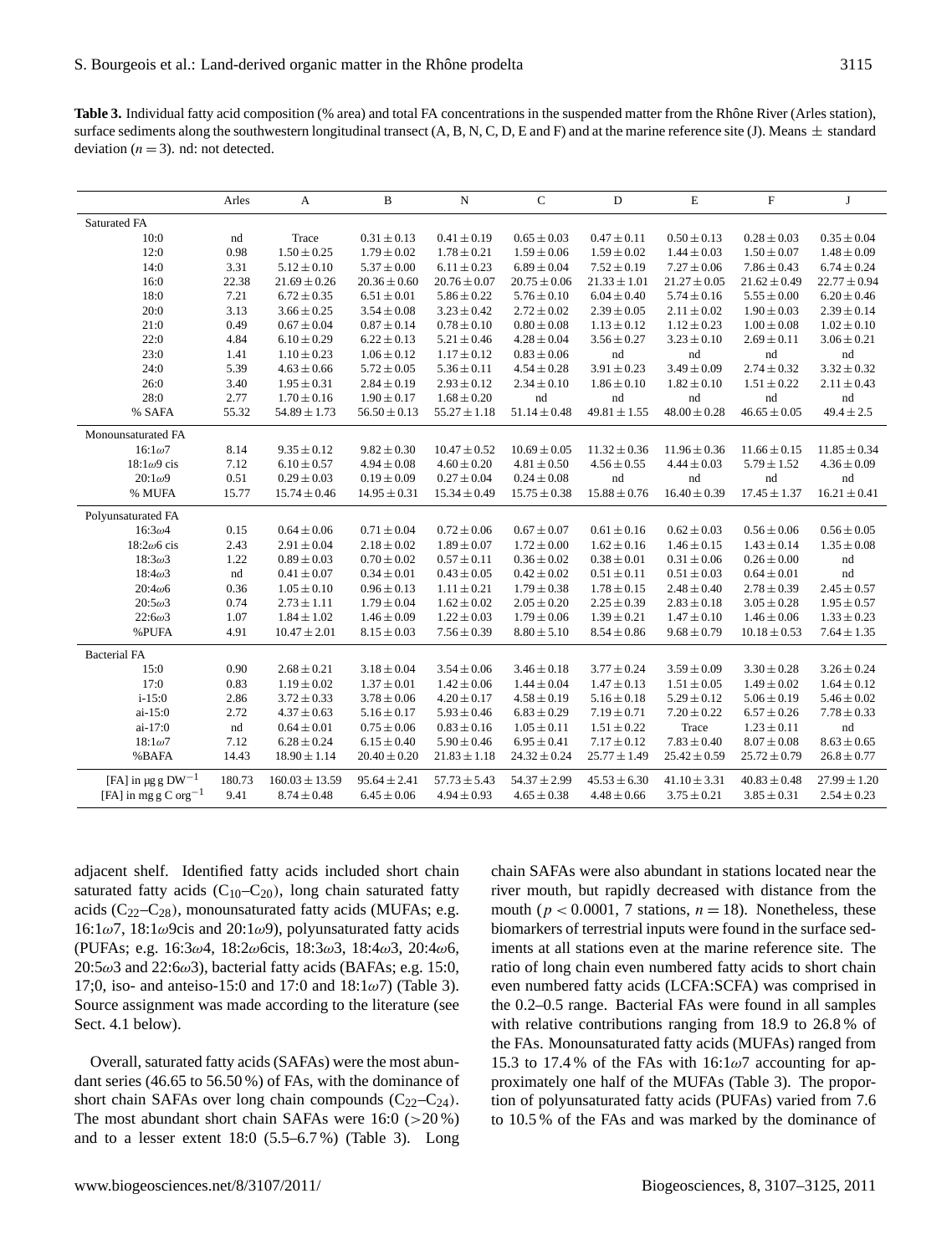

Distance from Rhône River mouth (km)

Fig. 5. Variations of  $\delta^{13}C$  of individual fatty acids in sediment samples collected along the prodelta-shelf transect (P and AS correspond to the prodelta and adjacent shelf, respectively). BHT stands for butylhydroxytoluene (antioxidant) and the Internal Standard (IS) used was nonadecanoic acid.

PUFAs belonging to the omega 3 series (18:3 $\omega$ 3, 18:4 $\omega$ 3, 20:5ω3, 22:6ω3). 16:3ω4 and 18:2ω6cis were also found in all samples.

# **3.5 Variations of** δ **<sup>13</sup>C of individual fatty acids**

Compound-specific stable carbon isotopic compositions of 14 individual fatty acids were determined for sediment samples collected along the transect sites (A, B, C, D, E, and F) and at one reference site (J). Except two measurements of 20:5 at stations E and F, the  $\delta^{13}$ C values of all fatty acids varied in a range from −23 ‰ to −34 ‰ (Fig. 5). For even-number saturated fatty acids, the  $\delta^{13}$ C values of C<sub>14</sub>–  $C_{18}$  compounds were generally 3 to 4 ‰ higher than those of  $C_{20}-C_{26}$  compounds at each site. For other groups of fatty acids including monounsaturated (e.g. 16:1 and 18:1),

branched (e.g. iso-15:0 and anteiso-15:0), odd-number saturated (e.g. 15:0), and one polyunsaturated (18:2) compound, their  $\delta^{13}$ C values varied in the same range as those C<sub>14</sub>-C<sub>18</sub> saturated fatty acids. However, for 20:5 polyunsaturated fatty acid, the  $\delta^{13}$ C values varied differently from all other compounds and two unusual negative values were observed at stations E and F.

Along the transect from the river mouth to offshore sites, the  $\delta^{13}$ C values of almost all fatty acids (except 20:5) shifted positively (Fig. 5). In general, approximately 4 to 6 ‰ enrichments were observed for all compounds but at station D, the  $\delta^{13}$ C values of these fatty acids became to be equivalent to those found in the marine reference site (station J). The  $\delta^{13}$ C of the 20:5 fatty acid varied little from station A to D, but dropped at stations E and F.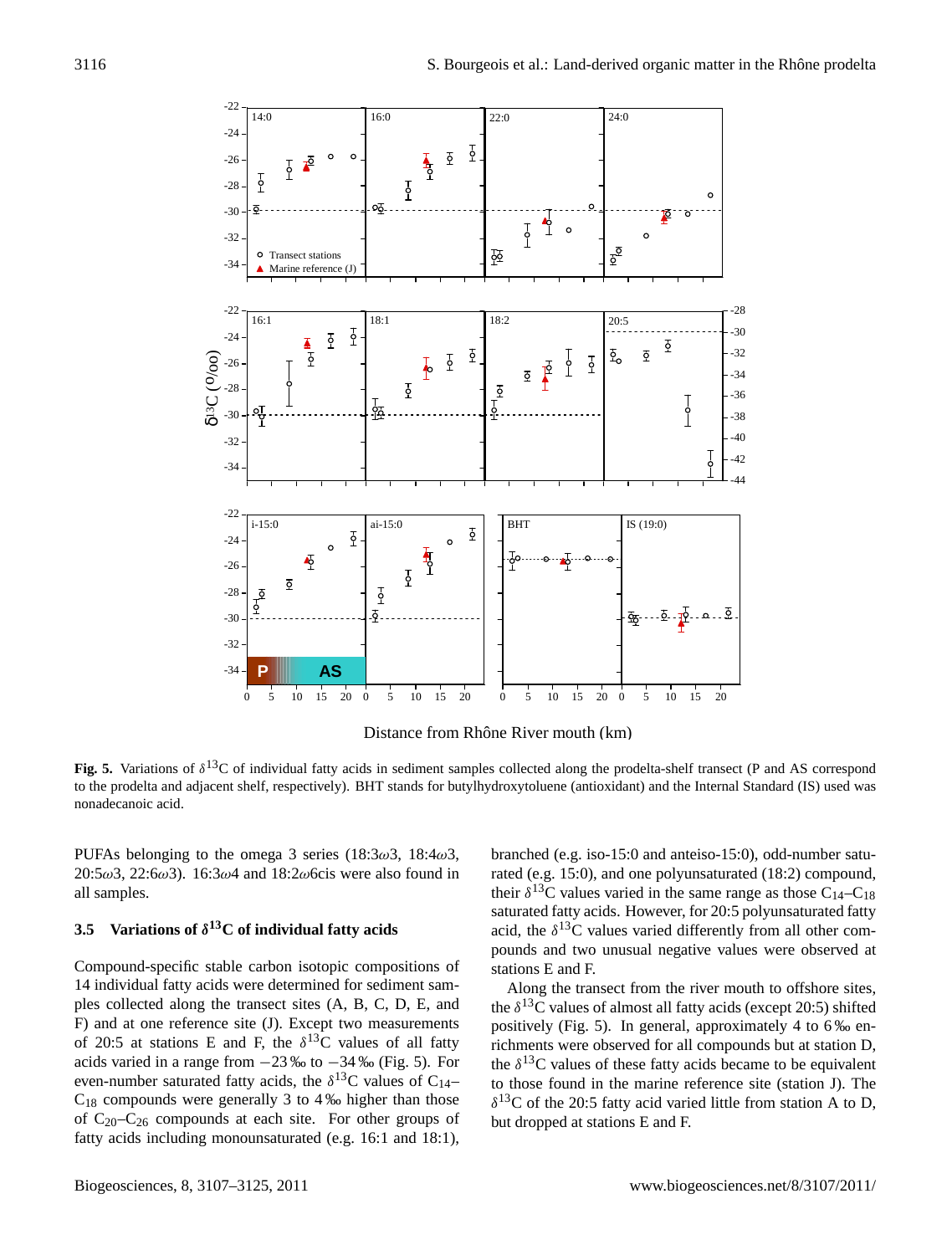# **3.6 Multivariate analysis of OM quality, biomarkers of origin and physical characteristics**

The first axis of the PCA explains 63.58 % of the total variation and is characterized by positive loadings for C/N atomic ratio, Chl-b, PRI, OC, FA, DI and vascular plant FA markers. It is characterized by negative loadings for algal and bacterial FA markers and EHAA/THAA ratio (Fig. 6). The second axis of the PCA explained another 16.18 % of the variation and has positive loadings for EHAA/THAA, algal and bacterial FA markers, FA, PRI, OC, Chl-b; and slightly negative loadings for C/N ratio, DI and vascular plant FA markers.

### **4 Discussion**

The main objective of the present study was to provide a picture of the distribution of terrestrial versus marine or ganic matter using molecular-level proxies, with a focus on the state of degradation and bioavailability of these different sources of OM. It is important to understand the fate of large quantities of organic carbon and bio-relevant materials delivered to the benthic boundary layer since most of the terrestrial particulate matter from the Rhône settles rapidly in the prodelta. Quantity obviously is a crucial parameter for carbon budget in river-dominated ocean margin (RiOMar) systems, but OM quality as defined by its composition at the molecular level is of critical relevance to appraise the efficiency of OM cycling and its nutritional potential for benthic organisms.

# **4.1 Spatial distribution of continental and marine derived organic matter in surface deposits**

In spring 2007, low river discharge conditions possibly followed by high hydrodynamic sorting of settled particles resulted in the accumulation of coarser sediments with a high OC content nearshore, whereas OM associated with fine particles was transported seaward. Using a two end-member mixing model of  $\delta^{13}C_{\text{OC}}$  values, we estimated that the terrigenous OC fraction accounted for up to 97 % in the vicinity of the Rhône mouth whereas terrestrial and marine contributions were equivalent in the shelf area. The strong influence of the Rhône inputs on the sediment characteristics appears clearly in the PCA, with the marked opposition on the first axis of bulk characteristics (i.e. OC, median grain size) and the distance to the river mouth (Fig. 6a). This shows the importance of sediment dispersal patterns on the composition of the OM deposited on the continental shelf by the Rhône.

Molecular-level proxies presented here confirm the prevalence of continental OM in the sediments of the prodelta, and provide additional information on the different sources of OM that is not provided by stable isotopic analysis. Chlorophyll-b, an accessory pigment commonly ascribed to Chlorophytes, which include all vascular plants and also green algae (Jeffrey, 1976), was found only in the prodelta.



**Fig. 6.** Plot of loadings **(a)** and scores **(b)** for PCA of bulk and molecular-level characteristics of the OM from 7 stations located along a southwestward transect off the Rhône River and a marine reference site (station J). PCA was based on total fatty acid content (FA), vascular plant FA markers, bacterial FA markers, algal FA markers, pigment ratio index (PRI), organic carbon (OC), C/N ratio, chlorophyll-b (Chl-b), degradation index (DI) and EHAA/THAA ratio (in black). Other scores (average for each station and the marine reference) and loadings (distance, depth,  $d(0.5)$ , %SAFA, %MUFA, %PUFA) were introduced as supplementary parameters (in blue).

 $Chlorophyll-b$  content in the nearshore sediments closely matches the composition of suspended particles collected from the Rhône (Table 1). The contribution of chlorophyll- $b$ expressed as percentages of chlorophyll-a was in the range of 10–14 % at the river mouth and decreased seaward. Freshwater phytoplankton chlorophyll-b has been previously observed throughout the year in POC from the Rhône River and accounted for less than 3 % of the chlorophyll-a even when phytoplankton blooms occurred (Harmelin-Vivien et al., 2010). The simultaneous presence of high concentrations of chlorophylls- $a$  and  $-b$  in spring 2007 highlights the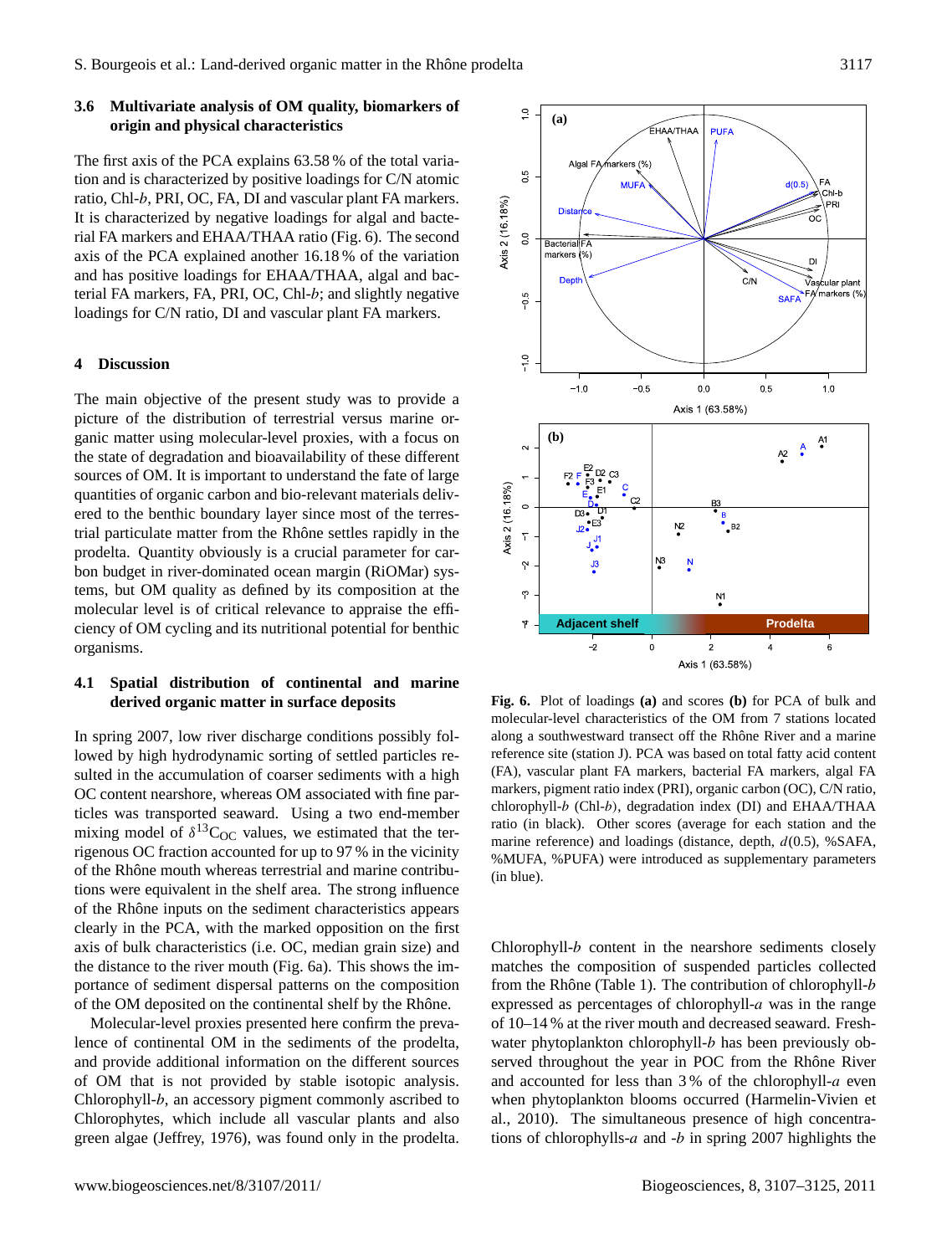important contribution of terrestrial plant-derived OM to the muddy deposits in the vicinity of the Rhône mouth. Inputs of autochthonous OM may represent another substantial source of chloropigments in coastal margins (Mann, 1982; Day et al., 1989) as marine productivity in deltaic environments tends to be high because of significant nutrient inputs from riverine sources (Hedges and Keil, 1995; Lefevre et al., 1997). However, in the Rhône prodelta, the coupling between the pelagic and benthic compartments is likely reduced as suggested by the strong vertical salinity gradient between marine and river waters which limits exchanges between the nutrient-rich freshwater and potential consumers in the underlying marine water (Naudin et al., 2001). Besides, carbon fixation by microphytobenthos is certainly of minor importance in the Rhône prodelta as confirmed by the absence of oxygen oversaturation at the benthic boundary layer (see  $O_2$ ) profiles in Cathalot et al., 2010).

The contribution of various individual fatty acids characteristic of known organic matter sources were grouped and used as proxies of origin to evaluate the relative importance of autochthonous and allochthonous OM in the Rhône River delta system. Long chain even numbered FAs (LCFA) are derived from cuticular waxy leaf coatings of higher plants (Wannigama et al., 1981) and are fairly resistant to degradation (Philp, 1994). They are thus considered as good indicators of vascular plant inputs. Here, they were found in all samples (7.9–18.6 %) even in sediments from the marine reference station. Some marine microalgae might also produce small amounts of LCFA, which would then represent a marine source for these fatty acids (reviewed by Volkman et al., 1998). Nonetheless, the isotopic signature of these fatty acids was in the range of values previously reported for LCFA of terrestrial origin  $(-35\% \text{ to } -30\% \text{),}$  Shi et al., 2001). Since they are abundant in terrestrial plants, the occurrence of  $18:2\omega 6$  and  $18:3\omega 3$  is often considered as another indicator of terrestrial OM in coastal environments (Dai et al., 2005). However, these compounds are rapidly lost as plant tissues are decomposed (Wannigama et al., 1981), resulting in low concentrations in sediments. In our study, the contribution of these two fatty acids was small, but comparable to values reported in other coastal sediments with river inputs (1.2–3.2 %, Copeman and Parrish, 2003; 2.5 %, Budge et al., 2001; e.g. 3.9 % at the level of the SW pass, Waterson, 2005). We found the concentrations of these two FAs decreased seaward and were the lowest at our marine reference site (1.3 %). This trend is consistent with the dispersal by the river plume (Naudin et al., 2001).

Based on the lignin content of the surface sediments, Tesi et al. (2007) have shown a relationship between the concentration of plant-derived detritus and the proportion of coarsegrained sediments, reflecting vertical and lateral sorting of particles in the Rhône River plume and benthic boundary layer. In our study, the terrestrial plant markers (chlorophyllb, LCFA,  $18:2\omega 6 + 18:3\omega 3$  were significantly correlated with the sand fraction ( $p < 0.05$  in all cases). Plant-derived detritus behave like coarse particles and are retained within the innermost part of the prodelta, while the fine fraction is selectively transported seaward along the main sediment dispersal pathway. The occurrence of plant debris in the vicinity of the Rhône River mouth (station  $A$ ) was also confirmed by visual observation of woody materials, vascular plant debris and even intact duckweeds in separate sediment grab samples.

The occurrence of PUFAs in marine sediments is generally considered as an indicator of fresh algal inputs. In the present study, it remains unclear whether the relatively moderate contribution of PUFAs reflects the reduced coupling between the water column and the benthic boundary layer at this period of the year or the enhanced degradation of these labile compounds by pre- and post-depositional processes. The contribution of PUFAs was highest at inshore and offshore stations (stations A and F, respectively), and had a minimum for the inner part of the adjacent shelf (station N located 5.5 km offshore; Fig. 6b). This also coincides with the distribution pattern of chlorophyll-b. The phytoplanktonic PUFAs found in the nearshore sediments could be derived from freshwater inputs, since it has been shown that the sharp salinity gradient does not allow marine phytoplankton species to develop in the vicinity of the Rhône River (Naudin et al., 2001). The distribution pattern of PUFA suggests two sources of planktonic fatty acids in the system: allochthonous freshwater algae delivered by the Rhône and autochthonous marine phytoplankton stimulated more offshore by riverine inputs of nutrients. Algal PUFAs were dominated by essential fatty acids of the omega 3 series: eicosapentaenoic acid (EPA;  $20:5\omega3$ ), a typical marker of marine but also freshwater diatoms, and to a lesser extent docosahexaenoic acid (DHA, 22:6 $\omega$ 3), a FA mainly originating from dinoflagellates. EPA and DHA were found in suspended organic matter from the Rhône River (Table 3), consistent with the potential for inputs of freshwater microalgae.

The PUFA of the omega 6 series, arachidonic acid (ARA,  $20:4\omega$ 6), was found in the sediments with an increasing contribution at stations with a stronger marine influence (stations F and J). The presence of this compound in the open sea is rather unusual as it is the most abundant FA of the freshwater flagellate protist *Euglena gracilis*. However, the trend, we observed, may be explained because a few marine microalgae are also able to produce this compound (Dunstan et al., 1994; Petkov et al., 1994; Nichols and Appleby, 1969; Hayashi et al., 1994). Together with the presence of some  $C_{16}$  and  $C_{18}$  PUFA, dominant in diatoms and flagellates, respectively, the abundance of  $16:1\omega$ 7 (9.3–12.0%), a FA common in diatoms, is additional evidence for the input of phytoplanktonic material to the sediments of the Rhône system. The succession of microalgal communities in the Rhône prodelta and adjacent shelf has not yet been described, but the changes in PUFA composition suggest a shift of planktonic communities in the stations under the direct influence of the Rhône River compared to those more impacted by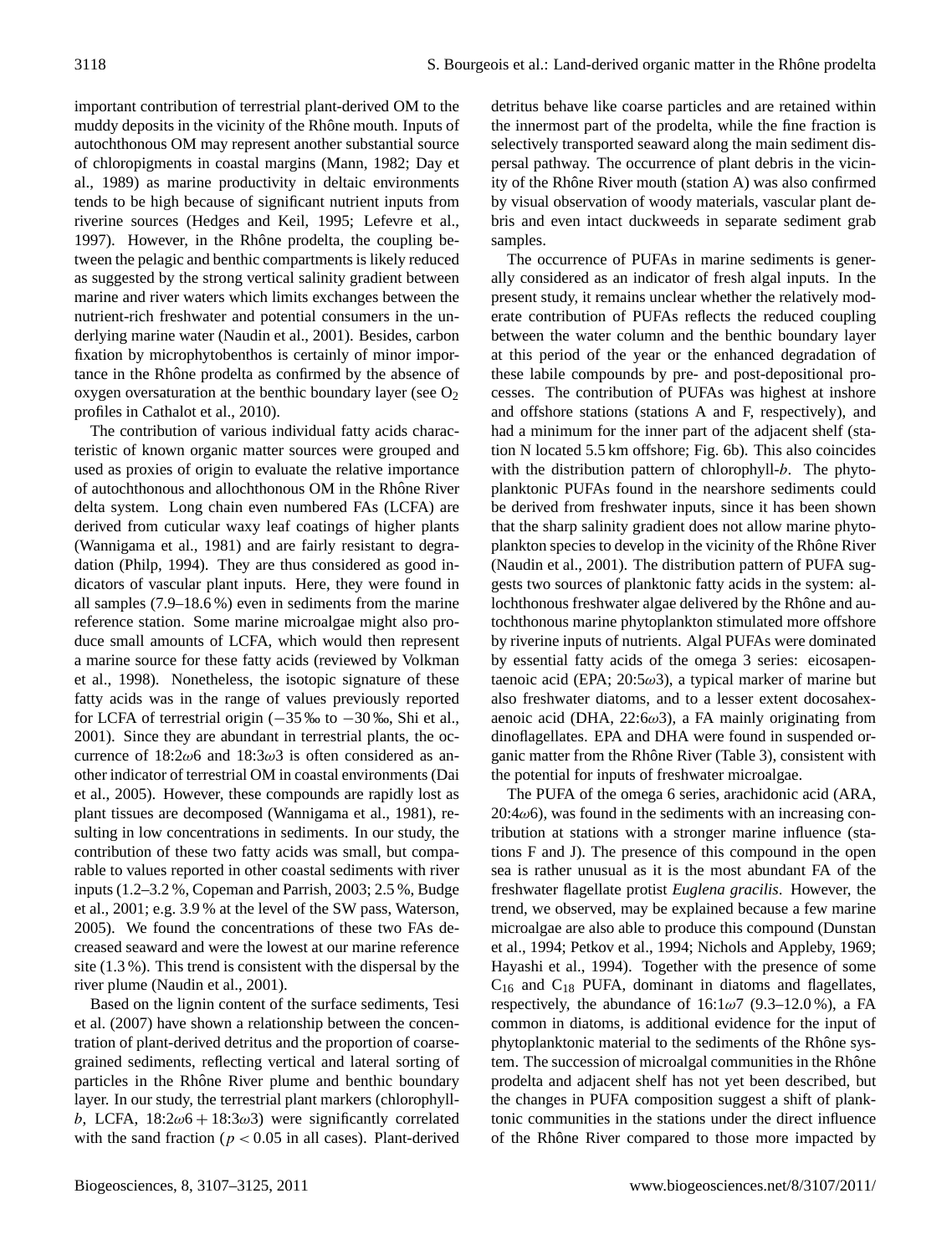marine inputs.

The contribution of zooplankton-derived organic material seems to be minor, since only trace amounts of  $20:1\omega$ 9, a FA that originates from fatty alcohols of copepod wax esters, were found in our samples (Sargent and Falk-Petersen, 1988; Sargent and Henderson, 1986).

Branched and odd straight-chain saturated FAs dominate in bacteria (Gillan and Hogg, 1984). Other markers include some MUFAs, like the cis-vaccenic acid (18:1 $\omega$ 7), which is mainly of bacterial origin (Perry et al., 1979), but can also be produced by some microalgae (Nichols et al., 1984; Volkman et al., 1989). The contribution of all these bacterial FAs indicates a strong bacterial imprint in the surface sediments from the Rhône prodelta and adjacent shelf  $(18.9 \text{ and } 26.8 \text{ %})$ of total FAs at the inshore and marine reference stations, respectively). Nevertheless, we cannot determine the origin of these bacteria: continental or marine from our FA profiles.

Compound-specific stable carbon isotopic compositions of most fatty acids (except 20:5) became enriched along the transect from the prodelta to the shelf, similar to the results of the bulk OC isotopic compositions (Fig. 5 and Table 1). Although diagenetic processes may have important impacts on distributions of different compounds and their isotopic compositions, the similar  $\delta^{13}$ C variations between the total organic carbon pool and fatty acids clearly indicate mixed inputs of OM from different sources. In general, if OM from a terrestrial source is dominated by C3 plants, their  $\delta^{13}C$  (including compound-specific) values are relatively more negative than those from marine sources (Fig. 7). On this figure, surface sediments from the Rhône delta system appear close to the riverine and C3 end-members, indicating that Rhodanian suspended organic matter is the predominant source of OM in the prodelta area. A similar trend has been observed in June 2005 by Lansard et al. (2009). Furthermore, it shows that riverine inputs are essentially composed of soil-derived OM with a minor contribution from freshwater phytoplankton and no input from C4 vascular plants. This assumption is corroborated by recent estimates of the contribution of soilderived OM off the Rhône River mouth (Kim et al., 2010). On the basis of the Branched and Isoprenoid Tetraether (BIT) index, soil organic carbon accounts for 88 % of the total organic carbon at the vicinity of the Rhône mouth (station  $A$ ) and its contribution decreases seaward down to 11 % at station F.

Non-specific fatty acids (e.g. 14:0 and 16:0) are contributed by all organic matter sources and have distinct  $\delta^{13}$ C signatures from source to source (Canuel et al., 1997; Dai et al., 2005). The positive shift in  $\delta^{13}$ C of non-specific fatty acids along the transect reflects a variation in relative proportions of marine vs. terrestrial organic matter, and is consistent with those from our other molecular proxies. However, the mixing of OM from marine vs. terrestrial sources does not explain the trend of isotopic variations of source-specific fatty acids (e.g.  $>C_{20}$  LCFAs and 18:2 from terrestrial source vs. 16:1 from marine phytoplankton) along the transect. We



**Fig. 7.** Plot of atomic organic nitrogen:carbon ratios (N/C (atomic ratio)) versus the stable carbon isotopic compositions ( $\delta^{13}C_{\text{OC}}$ ) of surface sediments and suspended organic matter (SOM) from the Rhône River. Also plotted are the compositional ranges of potential end-member sources from the literature (Harmelin-Vivien et al., 2008; Melillo et al., 1989; Von Fischer and Tieszen, 1995; Vuorio et al., 2006; Goñi and Thomas, 2000; see citations in Meyers, 1994; and Maksymowska et al., 2000). In this diagram, N/C was plotted rather than its reciprocal because this ratio is statistically more robust and allows us to plot two parameters that are essentially carbon normalized (N/C and  $^{13}C/^{12}C$  ratios, Goñi et al., 2005; Lansard et al., 2009).

will discuss the impact of OM degradation on the isotopic variations in the next section.

# **4.2 Degradation state of the organic matter in the surface deposits**

THAA concentrations in surface sediments followed the general OC pattern of decreasing values along the SW transect, and resulted in a uniform distribution of THAA-C% and THAA-N% with averaged values of 9 % and 35 %, respectively. This suggests that there was no preferential degradation of the terrestrial proteinaceous material relative to bulk OC and TN. The THAA-C% and THAA-N% values in the Rhône prodelta fall within the range typical for coastal sediments (Lomstein et al., 2006; Unger et al., 2005a, b; Cowie and Hedges, 1992; Buscail et al., 1995). Amino acid composition has been shown to be relatively insensitive to OM sources due to the relative constancy of protein composition, but changes in their mole percentages are valuable indicators of diagenetic alteration (Cowie and Hedges, 1992, 1994; Dauwe et al., 1999). These changes in amino acid composition during the first steps of OM degradation may be more easily highlighted using the multivariate-based approach, i.e. "the degradation index" proposed by Dauwe and Middelburg  $(1998)$ . The DI showed that material from the Rhône River was rapidly degraded seaward (Fig. 3) with values ranging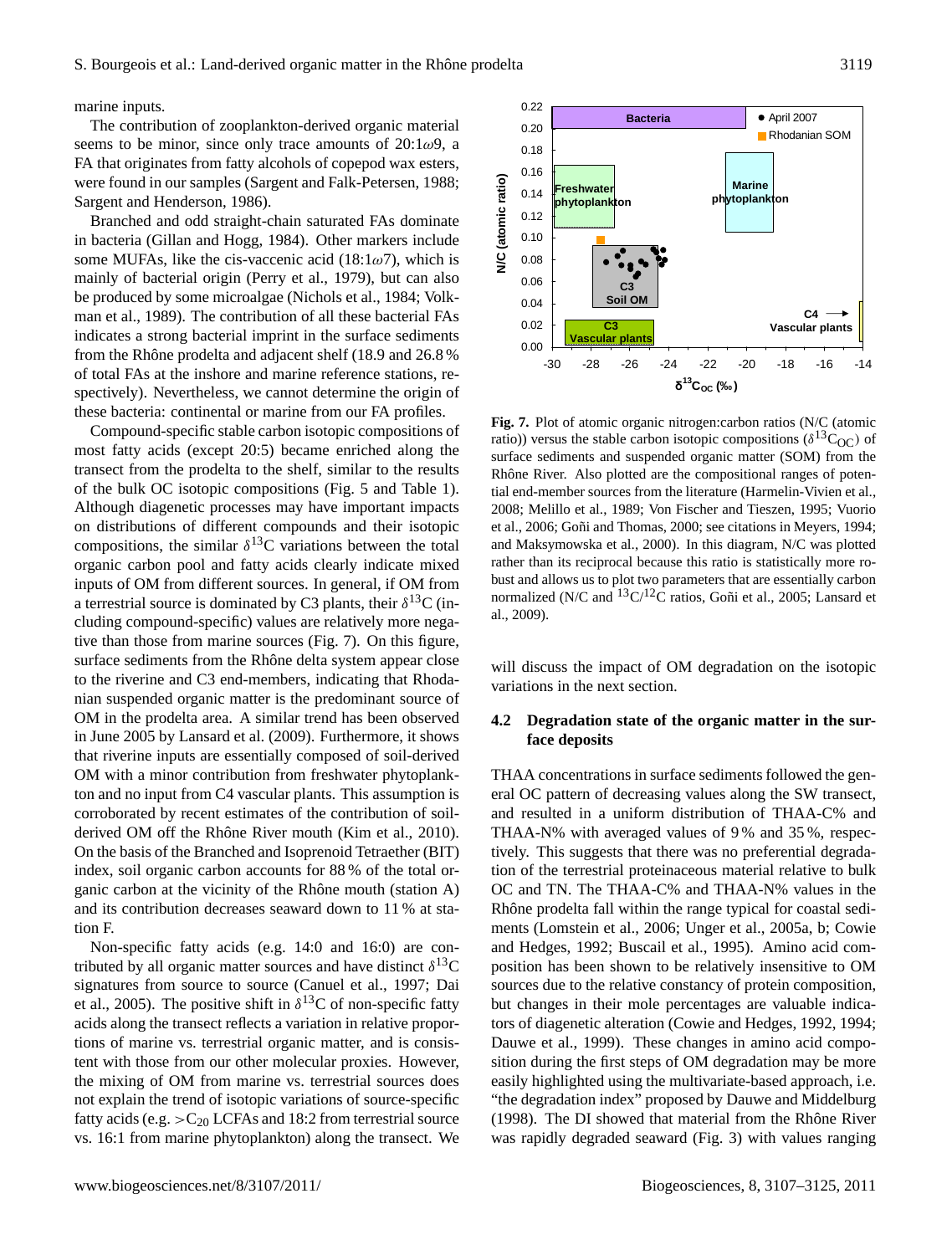from  $+0.1$  in the innermost part of the prodelta to  $-0.4$  on the continental shelf, suggesting that OM delivered by the river was reactive to chemical, physical and biological changes. The analysis of suspended particulate organic matter from the Rhône River indicates that riverine inputs were more enriched in THAA (238.0 mg  $g^{-1}$  OC, data not shown) than the surface deposits off the Rhône River mouth (148.3 mg  $g^{-1}$ OC, station A, data not shown). This suggests that riverine suspended material is subject to intensive processes of degradation in the water column or after deposition at the benthic boundary layer (Mayer et al., 2008). Comparison with data available in the literature suggests that OM from the Rhône prodelta was indeed moderately degraded (Unger et al., 2005a, b; Vandewiele et al., 2009; Lomstein et al., 2006) and this was confirmed in our samples by the fairly low amounts of non proteinic amino acids such as  $β$ -glutamic acid and  $\beta$ -alanine (less than 0.01 mg g<sup>-1</sup> DW, S. Bourgeois, unpublished results, 2010).

The general trend described by the DI values was further strengthened by another index of OM degradation, the PRI. Although chlorophyll pigments account for a small fraction of the OM pool, they are among the most labile organic compounds (Lee et al., 2000; Wakeham et al., 1997). The proportion of non-degraded chlorophyll- $a$  is thus a valuable indicator of OM freshness. The general covariance of terrestrial biomarkers (FAs, Chl- $b$ ) with the OM decomposition stage (PRI, DI) along the SW transect (Fig. 6a) suggests continuous degradation of the terrestrial OM during its transport from the river to the seafloor and once deposited. According to Durrieu de Madron et al. (2000), 84 % of total POC inputs are recycled or degraded in the water column before reaching the sediments. Hence, both terrestrial and marine sources of OM are expected to be more degraded offshore, where the water is deeper. Since sediment discharge from the Rhône River plume decreases rapidly offshore, fewer riverborne particles settle on the seafloor in the adjacent shelf than at the river mouth (Durrieu de Madron et al., 2000). Moreover, river-borne sediments only remain transiently deposited in these highly disturbed environments since they are subjected to intensive reworking processes due to strong winds and currents (Marion et al., 2010) and two-thirds of the OM initially deposited in the Rhône prodelta may be resuspended (Beaudouin et al., 2005). The succession of resuspension and redeposition events increases the time of contact of the OM with oxygen and thus of aerobic degradation. Since labile components of the OM are preferentially degraded in the water column during resuspension (Raymond and Bauer, 2001), the OM deposited in the sediments becomes increasingly refractory.

From the prodelta to the shelf,  $\delta^{13}$ C values of sourcespecific fatty acids (e.g. LCFAs and 18:2 from terrestrial source and 16:1 from marine phytoplankton) increased, similar to those of non-specific compounds. The isotopic variations of these individual compounds are likely driven by degradation because they are from exclusive sources (no mixing). It has been observed (Chikaraishi and Naraoka, 2006) that in a plant-soil system, long-chain  $(>C_{24})$  nalkanes,  $n$ -alkanoic acids and  $n$ -alkanols were gradually enriched in  $\delta^{13}$ C up to +12.9‰ (average of +4.3‰) from raw leaves to soils (with considerable degradation). Laboratory experiments (Sun et al., 2004) also confirmed that  $\delta^{13}$ C of phytoplankton-derived fatty acids become enriched (by a few ‰) when intensive degradation occurred. As discussed above, OM in this system was largely degraded with distance from the river mouth, along with isotopic enrichment of source-specific fatty acids. Thus, effects of diagenetic processes on molecular isotopic compositions could be important although the mechanism for isotopic alteration is not well documented.

In marine environments, heterotrophic bacteria play a key role in the degradation of suspended and settled OM during early diagenesis (Froelich et al., 1979; Berner, 1980). When normalized per gram of organic carbon, FAs derived from bacterial biomass are more abundant in the prodelta area (Fig. 4), which coincides with the higher rates of benthic remineralization measured in situ in this area during the same field work by Cathalot et al. (2010). A close relation between bacterial activity as estimated by bacterial biomarkers and the distribution of labile organic substrates (PUFAs and sterols) has been reported in sediments from the Eastern North Atlantic (Conte et al., 1995) highlighting that the sedimentary microbial community rapidly responds to the pulse of fresh phytodetritus. Bacteria synthesize branched iso- and anteiso-15:0 fatty acids with distinct isotopic compositions, depending on sources of organic materials they used (Boschker et al., 1999) and on environmental conditions (Teece et al., 1999). Relatively depleted  $\delta^{13}$ C of these bacteria-specific fatty acids in the nearshore stations indicates a predominant utilization of terrestrial OM by bacteria while for shelf stations, marine-derived OM is the main source for microbial synthesis of these compounds. A similar pattern was observed in the Altamaha estuarine system (Dai and Sun, 2007). The effective utilization of terrestrial OM by the bacterial compartment along with the positive relationship between the bacterial FA and chlorophyll-a contents ( $p < 0.0001$ ) suggests a clear coupling between Rhône River organic inputs and the intensity of microbial activity in the sediment.

# **4.3 Nutritional quality of the sedimentary organic matter and ecological implications**

In contrast to quantity and lability, bioavailability (EHAA/THAA) and nutritional quality (PUFA contents) of the sedimentary OM were not correlated with the distance from the Rhône River mouth (Fig. 6a). The index of OM digestibility (EHAA/THAA) remained constant (28 % on average) in the area under the influence of the Rhône River with the exception of station N. The boundary between the prodelta and the adjacent shelf (i.e. station N)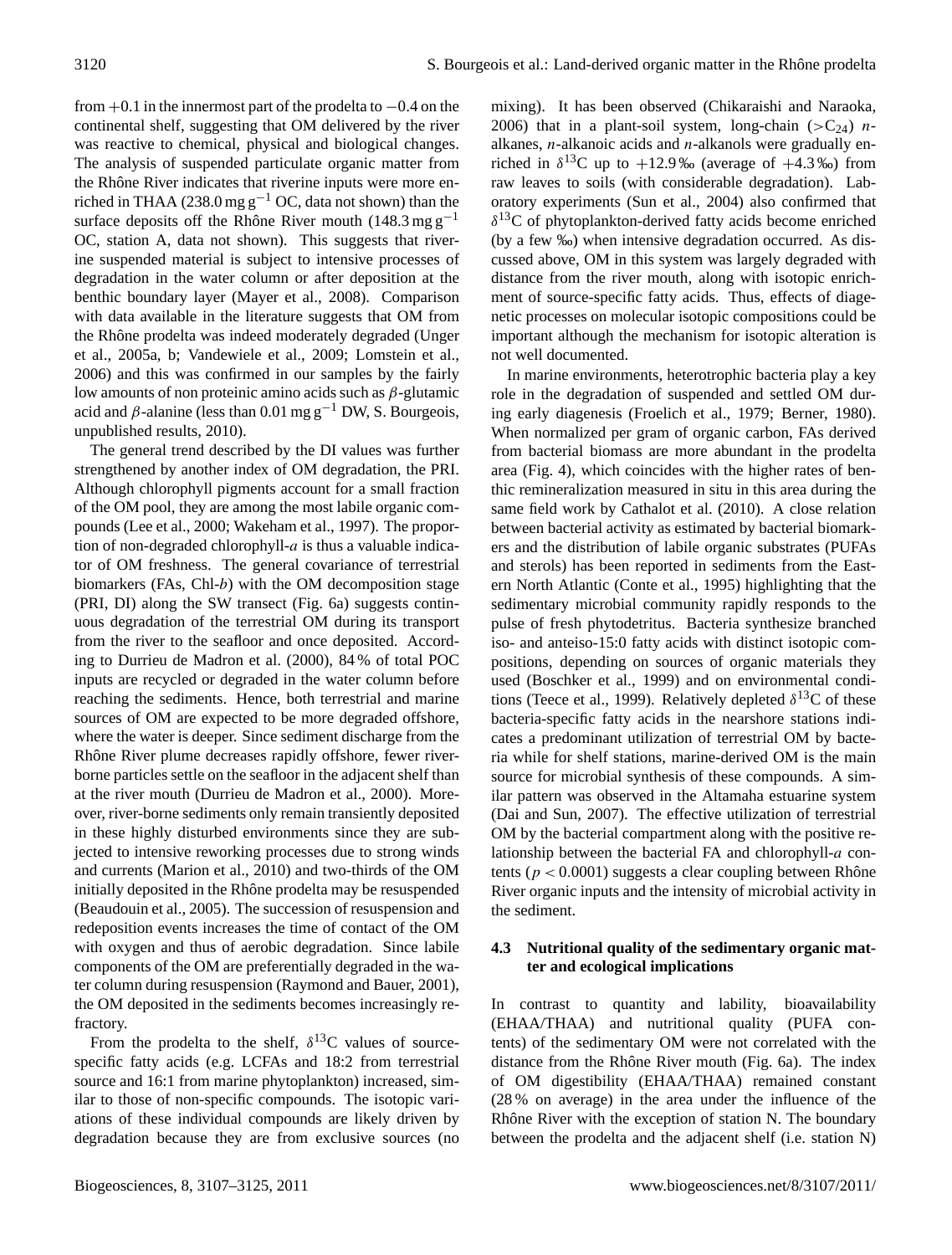is, moreover, characterized by the lowest PUFA contents. The projection of the 7 stations on the first plan of the PCA shows a boomerang-like distribution (Fig. 6b). OM from the inner part of the prodelta and from stations of the outer shelf appears to be more digestible and exhibits a higher nutritional quality. Between these two endpoints, the digestibility and nutritional quality of the sedimentary OM reach minimum values at the boundary between the prodelta area and the adjacent shelf (6 to 9 km from the river mouth). In this area, the land-derived inputs are low, as suggested by mean sediment accumulation estimates  $(0.6 \text{ cm yr}^{-1})$ ; Radakovitch et al., 1999), and are more degraded than in the inner part of the prodelta. The low nutritional quality of this matter is not yet fully compensated by the input of the marine-derived matter as is probably the case for the shelf stations.

PUFAs of the omega 3 series, in particular DHA and EPA, are essential for the growth and the reproduction of animals (see citation in Goedkoop et al., 2000). These two essential nutrients account for nearly 5 % of the sediment FAs at the mouth of the river. The DHA:EPA is included in the 0.3– 0.5 range reported by Budge et al. (2000) as being suitable for the growth of bivalve juveniles. Thus, OM delivered by the Rhône River appears as a food source of sufficiently high quality to support the development of benthic communities.

High EHAA-C% indicative of the dominance of labile organic matter (Mayer et al., 2002) are found in the study area. Likewise, the fraction of bioavailable nitrogen (EHAA-N%) in the superficial deposits from the prodelta was in the upper interval of the 2–10 % range compiled by Mayer et al. (2008) for data from different coastal regions. Although this labile nitrogen accounts for a small fraction of the nitrogen delivered by the Rhône, it may be easily used by both microand macro-biota (Mayer et al., 2008). Moreover, a relationship between the growth rate of benthic invertebrates and the level of essential amino acids has been revealed by Marsh et al. (1989) on *Capitella* sp. I fed on a variety of food types. Accordingly, the relative contributions (% mole) of the essential amino acids in the prodelta were higher than on the shelf (1.59 to  $0.82 \text{ mg g}^{-1}$  DW, respectively stations A and F, data not shown).

Although terrestrial inputs are generally considered as more refractory than marine carbon, the Rhône River supplies large quantities of labile and nutritionally adequate particulate OM that may sustain the diversity, density and biomass of benthic communities. Several studies have shown the importance of terrestrial detritus for the benthic marine food web (Darnaude et al., 2004) and the dynamics of benthic macroinvertebrate communities (Salen-Picard et al., 2003; Hermand et al., 2008) on the coastal margin dominated by the Rhône River. Nevertheless, the Rhône prodelta is characterized by rapid and transient deposition of large amounts of fine particles. Such active deposition areas are characterized by adapted (Salen-Picard et al., 2003; Hermand et al., 2008) and stress tolerant taxa (Mojtahid et al., 2009; Goineau et

al., 2011). A better understanding of the benthic communities structures in the area of the Rhône prodelta could be achieved by incorporating the molecular proxies of OM quality discussed in this paper in future studies.

### **5 Conclusions**

Although the isotopic signatures of specific fatty acids in the sediments unambiguously demonstrate the input of marine OM in the shelf area, the coupling between the pelagic and benthic compartment was limited at this period of the year off the Rhône River. As a result, land-derived material is the main source of organic matter to the sediment in the Rhône prodelta as well as on the near adjacent shelf. Bulk isotopic measurements, fatty acid biomarkers and compoundspecific  $\delta^{13}$ C signatures of most fatty acids clearly indicate that the Rhône inputs consist of a mixture of OM from different sources with a strong contribution from soil and debris of C3 plants, and a smaller input from freshwater microalgae, mostly diatoms. Visual observations of the sediments confirm that detritus was composed of material at various degrees of decomposition, from decaying woody material to green leaves of duckweeds. This mixing of OM probably explains the intermediary value of Dauwe's degradation index ( $DI = +0.1$  at the mouth site). Apart from being moderately degraded, these inputs are also labile as shown by the high proportion of bioavailable nitrogen and the occurrence of polyunsaturated fatty acids. The correlation between bacteria-specific fatty acids and chlorophyll- $a$ , as well as the isotopic signature of the bacterial markers provides convincing evidence that the benthic microbial compartment is responding to these inputs of terrestrial material. Following the general trend for decreasing quantity of sedimentary OM (see Sect. 4.2), in situ, remineralization rates in sediments decrease from the mouth to the shelf (Cathalot et al., 2010).

There is a general assumption that terrigenous matter driven seaward by major rivers is refractory to decomposition (Ittekkot, 1988; Hedges et al., 1997). However, our multi-proxy study has revealed: (1) an offshore gradient of OM decay reflecting the rapid deposition of relatively labile terrigenous inputs in the prodelta, (2) the efficient degradation of the OM once deposited, and (3) the low mixing with fresh OM deriving from marine sources.

While biomarkers are useful to determine the origin of organic matter, they often only account for the fraction that is resistant to degradation (i.e. lignin products or branched and isoprenoid tetraethers). Our results highlight the need to combine specific descriptors of OM quality for a better assessment of the biochemical reactivity of land-derived OM in deltaic systems.

*Acknowledgements.* We would like to thank C. Rabouille, chief scientist of the RIOMAR-1 cruise and coordinator of the CHACCRA program for inviting us on this adventure. We thank the captain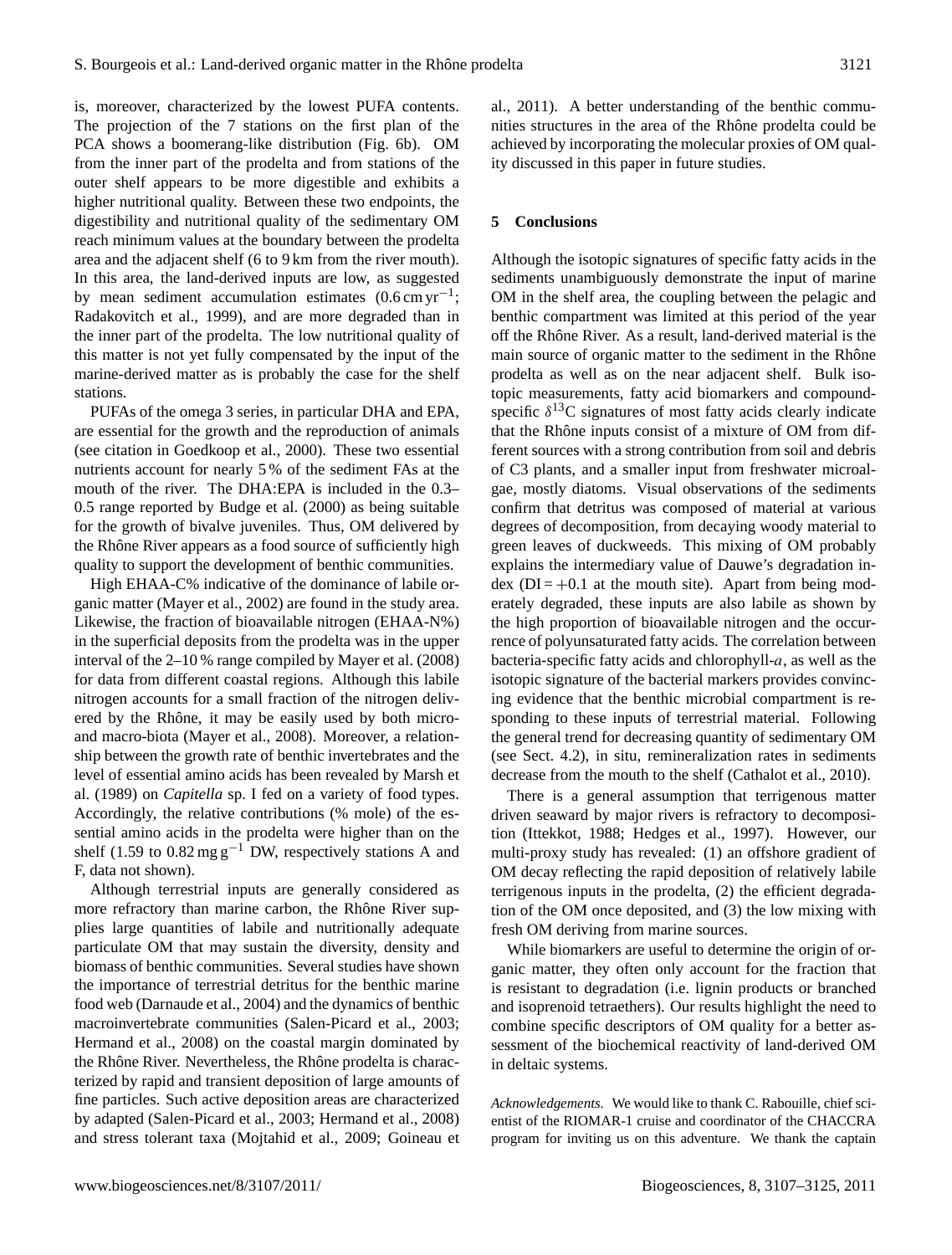and crew of the RV *Tethys II*, as well as numerous CHACCRA colleagues, for their hard work at sea and in port. We are grateful to M. Desmalades and K. Escoubeyrou for their support at sea and in the laboratory, and to G. Jeanty who performed the elemental analyses. Hai Pan and Randolph Culp helped for isotope analyses. The technical assistance of N. Garro and K. Miegeville was greatly appreciated. We acknowledge A. Grémare for his initial input to the project proposal. We are grateful to S. Von Boletzky for the language revision of an earlier draft of the manuscript. We are indebted to J. Guarini-Coston for the correction of the style and the organisation of the paper of the final version. Finally, we would like to thank J. Volkman, T. Tesi and J.-J. Naudin whose comments helped improve this contribution.

This research was funded by the French National Research Agency, program "Vulnérabilités: Milieux et Climat" under the grant CHACCRA (contract number ANR-VULN-06-001-01), the French INSU-EC2CO program RiOMar.fr, and CNRS. Rhône River discharge data were provided by the server Inforhône of the Compagnie Nationale du Rhône (CNR). S. Bourgeois was supported by a grant from the French Ministry of Research.

Edited by: C. Rabouille

# **References**

- Aller, R. C.: Mobile deltaic and continental shelf muds as suboxic, fluidized bed reactors, Mar. Chem., 61, 143–155, 1998.
- Alliot, E., Younes, W. A. N., Romano, J. C., Rebouillon, P., and Masse, H.: Biogeochemical impact of a dilution plume (Rhône River) on coastal sediments: comparison between a surface water survey (1996–2000) and sediment composition, Estuar. Coast. Shelf S., 57, 357–367, 2003.
- Aloisi, J. C., Cambon, J. P., Carbonne, J., Cauwet, G., Millot, C., Monaco, A., and Pauc, H.: Origin and role of the bottom nepheloid layer in the transfer of particles into the marineenvironment – application to the Gulf of Lions, Oceanol. Acta, 5, 481–491, 1982.
- Arnau, P., Liquete, C., and Canals, M.: River mouth plume events and their dispersal in the northwestern Mediterranean Sea, Oceanography, 17, 22–31, 2004.
- Beaudouin, C., Suc, J. P., Cambon, G., Touzani, A., Giresse, P., Pont, D., Aloïsi, J. C., Marsset, T., Cochonat, P., and Duzer, D.: Present-day rhythmic deposition in the Grand Rhône prodelta (NW Mediterranean) according to high-resolution pollen analyses, J. Coastal Res., 21, 292–306, 2005.
- Berner, R. A.: Early diagenesis: A theoretical approach, Princeton Univ Pr, 1980.
- Boschker, H. T. S., de Brouwer, J. F. C., and Cappenberg, T. E.: The contribution of macrophyte-derived organic matter to microbial biomass in salt-marsh sediments: Stable carbon isotope analysis of microbial biomarkers, Limnol. Oceanogr., 44, 309–319, 1999.
- Budge, S. M., Parrish, C. C., Thompson, R. J., and McKenzie, C. H.: Fatty acids in plankton in relation to bivalve dietary requirements, in: Seafood in health and nutrition, edited by: Shahidi, F., ScienceTech Publishing, St. John's, Canada, 495–520, 2000.
- Budge, S. M., Parrish, C. C., and McKenzie, C. H.: Fatty acid composition of phytoplankton, settling particulate matter and sedi-

ments at a sheltered bivalve aquaculture site, Mar. Chem., 76, 285–303, 2001.

- Buscail, R., Pocklington, R., and Germain, C.: Seasonal variability of the organic matter in a sedimentary coastal environment: sources, degradation and accumulation (continental shelf of the Gulf of Lions-northwestern Mediterranean Sea), Cont. Shelf Res., 15, 843–869, 1995.
- Canuel, E. A.: Relations between river flow, primary production and fatty acid composition of particulate organic matter in San Francisco and Chesapeake Bays: a multivariate approach, Org. Geochem., 32, 563–583, 2001.
- Canuel, E. A., Freeman, K. H., and Wakeham, S. G.: Isotopic compositions of lipid biomarker compounds in estuarine plants and surface sediments, Limnol. Oceanogr., 42, 1570–1583, 1997.
- Cathalot, C., Rabouille, C., Pastor, L., Deflandre, B., Viollier, E., Buscail, R., Grémare, A., Treignier, C., and Pruski, A.: Temporal variability of carbon recycling in coastal sediments influenced by rivers: assessing the impact of flood inputs in the Rhône River prodelta, Biogeosciences, 7, 1187–1205, [doi:10.5194/bg-](http://dx.doi.org/10.5194/bg-7-1187-2010)[7-1187-2010,](http://dx.doi.org/10.5194/bg-7-1187-2010) 2010.
- Cathalot, C., Rabouille, C., Tisnérat-Laborde, N., Kerhervé, P., Buscail, R., Bowles, K., Sun, M.-Y., Tronczynski, J., Lansard, B., Treignier, C., Pastor, L., and Tesi, T.: Continental shelf particles: a major aging reservoir for organic carbon in deltaic areas, Geochim. Cosmochim. Ac., submitted, 2011.
- Cauwet, G., Gadel, F., Sierra, M. M. D., Donard, O., and Ewald, M.: Contribution of the Rhône River to organic carbon inputs to the northwestern Mediterranean Sea, Cont. Shelf Res., 10, 1025– 1037, 1990.
- Charmasson, S., Bouisset, P., Radakovitch, O., Pruchon, A. S., and Arnaud, M.: Long-core profiles of Cs-137, Cs-134, Co- $60$  and Pb-210 in sediment near the Rhône River (Northwestern Mediterranean Sea), Estuaries, 21, 367–378, 1998.
- Chikaraishi, Y. and Naraoka, H.: Carbon and hydrogen isotope variation of plant biomarkers in a plant-soil system, Chem. Geol., 231, 190–202, 2006.
- Christie, W. W.: Lipid analysis: isolation, separation, identification and structural analysis of lipids, 3rd ed., Oily Press, Bridgawater, England, 2003.
- Conte, M. H., Eglinton, G., Madureira, L. A. S., Rabouille, C., Labeyrie, L., and Mudge, S.: Origin and fate of organic biomarker compounds in the water column and sediments of the eastern North Atlantic, Philos. T. R. Soc. B, 348, 169–178, 1995.
- Copeman, L. A. and Parrish, C. C.: Marine lipids in a cold coastal ecosystem: Gilbert Bay, Labrador, Mar. Biol., 143, 1213–1227, 2003.
- Cowie, G. L. and Hedges, J. I.: Sources and reactivities of aminoacids in a coastal marine environment, Limnol. Oceanogr., 37, 703–724, 1992.
- Cowie, G. L. and Hedges, J. I.: Biochemical indicators of diagenetic alteration in natural organic matter mixtures, Nature, 369, 304– 307, 1994.
- Dai, J. H. and Sun, M. Y.: Organic matter sources and their use by bacteria in the sediments of the Altamaha estuary during high and low discharge periods, Org. Geochem., 38, 1–15, 2007.
- Dai, J. H., Sun, M. Y., Culp, R. A., and Noakes, J. E.: Changes in chemical and isotopic signatures of plant materials during degradation: Implication for assessing various organic inputs in estuarine systems, Geophys. Res. Lett., 32, L13608,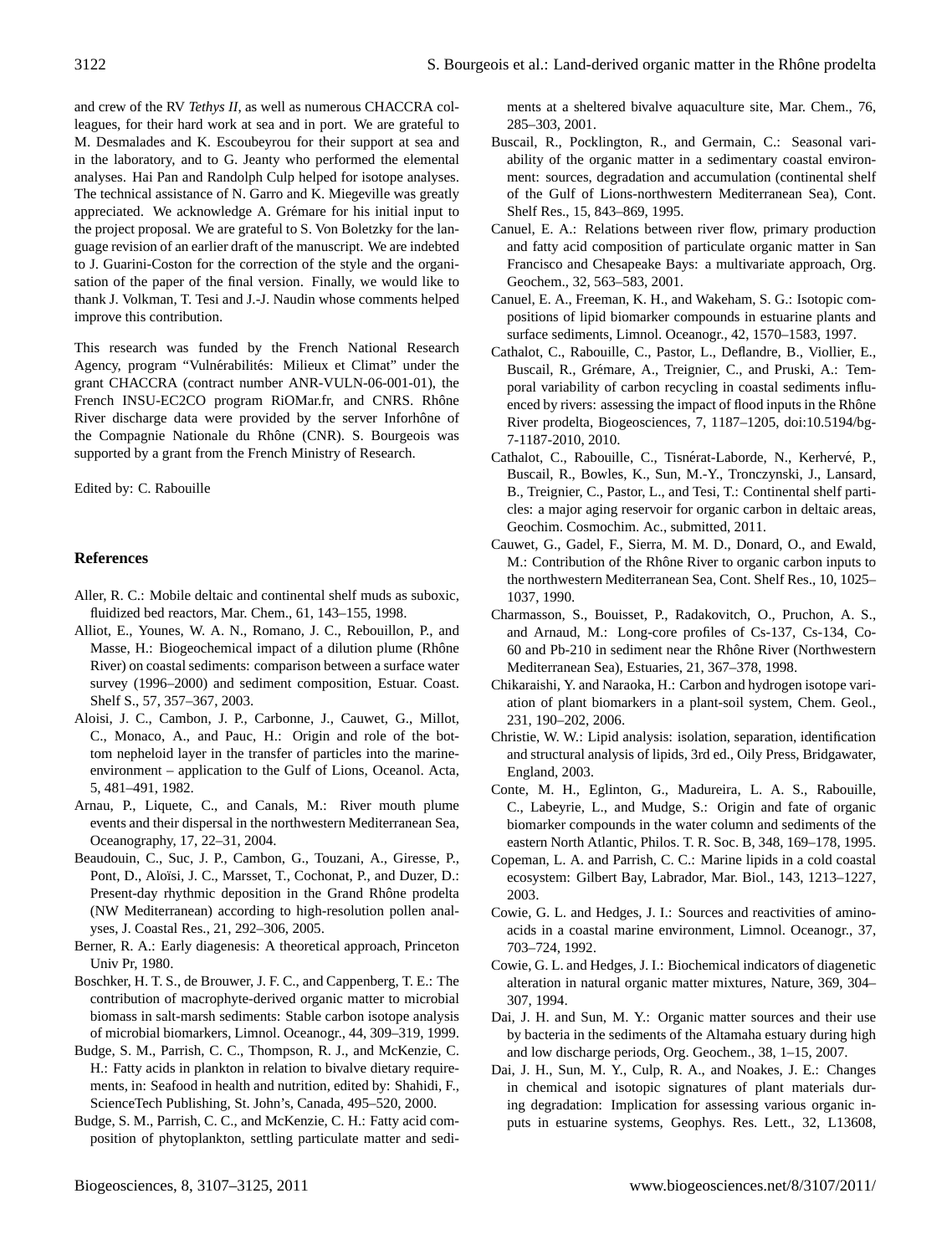[doi:10.1029/2005GL023133,](http://dx.doi.org/10.1029/2005GL023133) 2005.

- Darnaude, A. M., Salen-Picard, C., and Harmelin-Vivien, M. L.: Depth variation in terrestrial particulate organic matter exploitation by marine coastal benthic communities off the Rhône River delta (NW Mediterranean), Mar. Ecol.-Prog. Ser., 275, 47–57, 2004.
- Dauwe, B. and Middelburg, J. J.: Amino acids and hexosamines as indicators of organic matter degradation state in North Sea sediments, Limnol. Oceanogr., 43, 782–798, 1998.
- Dauwe, B., Middelburg, J. J., Herman, P. M. J., and Heip, C. H. R.: Linking diagenetic alteration of amino acids and bulk organic matter reactivity, Limnol. Oceanogr., 44, 1809–1814, 1999.
- Day, J. W., Hall, C. A. S., Kemp, W. M., and Yáñez-Arancibia, A.: Estuarine ecology, Wiley-interscience, 558 pp., 1989.
- De Leeuw, J. W. and Largeau, C.: A review of macromolecular organic compounds that comprise living organisms and their role in kerogen, coal, and petroleum formation, in: Organic Geochemistry principles and applications, edited by: Engel, M. H. and Macko, S. A., Plenum Publishing, New York, 23–72, 1993.
- Dittmar, T., Fitznar, H. P., and Kattner, G.: Origin and biogeochemical cycling of organic nitrogen in the eastern Arctic Ocean as evident from D- and L-amino acids, Geochim. Cosmochim. Ac., 65, 4103–4114, 2001.
- Dunstan, G. A., Volkman, J. K., Barrett, S. M., Leroi, J. M., and Jeffrey, S. W.: Essential polyunsaturated fatty acids from 14 species of diatom (Bacillariophyceae), Phytochemistry, 35, 155– 161, 1994.
- Durrieu de Madron, X., Abassi, A., Heussner, S., Monaco, A., Aloisi, J. C., Radakovitch, O., Giresse, P., Buscail, R., and Kerherve, P.: Particulate matter and organic carbon budgets for the Gulf of Lions (NW Mediterranean), Oceanol. Acta, 23, 717–730, 2000.
- Froelich, P. N., Klinkhammer, G. P., Bender, M. L., Luedtke, N. A., Heath, G. R., Cullen, D., Dauphin, P., Hammond, D., Hartman, B., and Maynard, V.: Early oxidation of organic matter in pelagic sediments of the eastern equatorial Atlantic: suboxic diagenesis, Geochim. Cosmochim. Ac., 43, 1075–1090, 1979.
- Gaye, B., Wiesner, M. G., and Lahajnar, N.: Nitrogen sources in the South China Sea, as discerned from stable nitrogen isotopic ratios in rivers, sinking particles, and sediments, Mar. Chem., 114, 72–85, 2009.
- Gillan, F. T. and Hogg, R. W.: A method for the estimation of bacterial biomass and community structure in mangrove-associated sediments, J. Microbiol. Meth., 2, 275–293, 1984.
- Goedkoop, W., Sonesten, L., Ahlgren, G., and Boberg, M.: Fatty acids in profundal benthic invertebrates and their major food resources in Lake Erken, Sweden: seasonal variation and trophic indications, Can. J. Fish. Aquat. Sci., 57, 2267–2279, 2000.
- Goineau, A., Fontanier, C., Jorissen, F. J., Lansard, B., Buscail, R., Mouret, A., Kerhervé, P., Zaragosi, S., Ernoult, E., Artéro, C., Anschutz, P., Metzger, E., and Rabouille, C.: Live (stained) benthic foraminifera from the Rhône prodelta (Gulf of Lion, NW Mediterranean): environmental controls on a river-dominated shelf, J. Sea Res., 65, 58–75, 2011.
- Goñi, M. A. and Thomas, K. A.: Sources and transformations of organic matter in surface soils and sediments from a tidal estuary (north inlet, South Carolina, USA), Estuaries, 23, 548–564, 2000.
- Goñi, M. A., Cathey, M. W., Kim, Y. H., and Voulgaris, G.: Fluxes

and sources of suspended organic matter in an estuarine turbidity maximum region during low discharge conditions, Estuar. Coast. Shelf S., 63, 683–700, 2005.

- Gordon, E. S. and Goñi, M. A.: Sources and distribution of terrigenous organic matter delivered by the Atchafalaya River to sediments in the northern Gulf of Mexico, Geochim. Cosmochim. Ac., 67, 2359–2375, 2003.
- Grémare, A., Medernach, L., DeBovee, F., Amouroux, J. M., Charles, F., Dinet, A., Vetion, G., Albert, P., and Colomines, J. C.: Relationship between sedimentary organic matter and benthic fauna within the Gulf of Lion: synthesis on the identification of new biochemical descriptors of sedimentary organic nutritional value, Oceanol. Acta, 26, 391–406, 2003.
- Hammer, Ø., Harper, D. A. T., and Ryan, P. D.: PAST: paleontological statistics software package for education and data analysis, Palaeontol. Electron., 4, 1–9, 2001.
- Harmelin-Vivien, M., Loizeau, V., Mellon, C., Beker, B., Arlhac, D., Bodiguel, X., Ferraton, F., Hermand, R., Philippon, X., and Salen-Picard, C.: Comparison of C and N stable isotope ratios between surface particulate organic matter and microphytoplankton in the Gulf of Lions (NW Mediterranean), Cont. Shelf Res., 28, 1911–1919, 2008.
- Harmelin-Vivien, M., Dierking, J., Banaru, D., Fontaine, M. F., and Arlhac, D.: Seasonal variation in stable C and N isotope ratios of the Rhône River inputs to the Mediterranean Sea  $(2004–2005)$ , Biogeochemistry, 100, 139–150, 2010.
- Hayashi, M., Toda, K., Ishiko, H., Komatsu, R., and Kitaoka, S.: Effects of shifting pH in the stationary-phase of growth on the chemical-composition of *Euglena gracilis*, Biosci. Biotech. and Bioch., 58, 1964–1967, 1994.
- Hedges, J. I. and Keil, R. G.: Sedimentary organic matter preservation: an assessment and speculative synthesis, Mar. Chem., 49, 81–115, 1995.
- Hedges, J. I., Keil, R. G., and Benner, R.: What happens to terrestrial organic matter in the ocean?, Org. Geochem., 27, 195–212, 1997.
- Hedges, J. I., Mayorga, E., Tsamakis, E., McClain, M. E., Aufdenkampe, A., Quay, P., Richey, J. E., Benner, R., Opsahl, S., Black, B., Pimentel, T., Quintanilla, J., and Maurice, L.: Organic matter in Bolivian tributaries of the Amazon River: A comparison to the lower mainstream, Limnol. Oceanogr., 45, 1449–1466, 2000.
- Hermand, R., Salen-Picard, C., Alliot, E., and Degiovanni, C.: Macrofaunal density, biomass and composition of estuarine sediments and their relationship to the river plume of the Rhône River (NW Mediterranean), Estuar. Coast. Shelf S., 79, 367–376, 2008.
- Ingalls, A. E., Lee, C., Wakeham, S. G., and Hedges, J. I.: The role of biominerals in the sinking flux and preservation of amino acids in the Southern Ocean along 170◦ W, Deep-Sea Res. pt. II, 50, 713–738, 2003.
- Ingalls, A. E., Aller, R. C., Lee, C., and Wakeham, S. G.: Organic matter diagenesis in shallow water carbonate sediments, Geochim. Cosmochim. Ac., 68, 4363–4379, 2004.
- Ittekkot, V.: Global trends in the nature of organic matter in river suspensions, Nature, 332, 436–438, 1988.
- Jeffrey, S. W.: A report of green algal pigments in Central North Pacific Ocean, Mar. Biol., 37, 33–37, 1976.
- Kim, J. H., Schouten, S., Buscail, R., Ludwig, W., Bonnin, J., Damste, J. S. S., and Bourrin, F.: Origin and distribution of ter-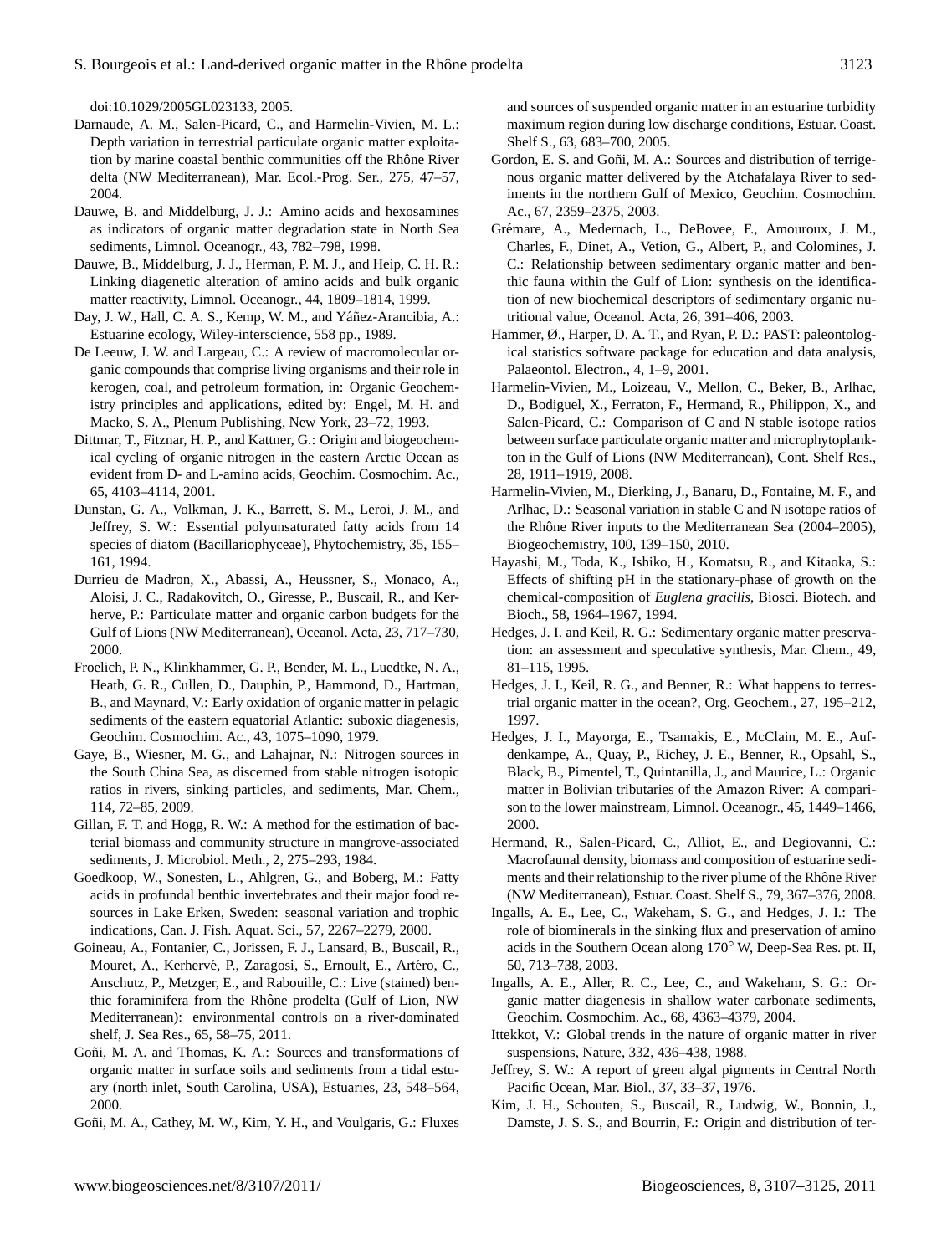restrial organic matter in the NW Mediterranean (Gulf of Lions): Exploring the newly developed BIT index, Geochem. Geophy. Geosy., 7, Q11017, [doi:10.1029/2006GC001306,](http://dx.doi.org/10.1029/2006GC001306) 2006.

- Kim, J., Zarzycka, B., Buscail, R., Peterse, F., Bonnin, J., Ludwig, W., Schouten, S., and Damsté, J. S. S.: Contribution of riverborne soil organic carbon to the Gulf of Lions (NW Mediterranean), Limnol. Oceanogr., 55, 507–518, 2010.
- Lansard, B., Rabouille, C., Denis, L., and Grenz, C.: In situ oxygen uptake rates by coastal sediments under the influence of the Rhône River (NW Mediterranean Sea), Cont. Shelf Res., 28, 1501–1510, 2008.
- Lansard, B., Rabouille, C., Denis, L., and Grenz, C.: Benthic remineralization at the land-ocean interface: A case study of the Rhône River (NW Mediterranean Sea), Estuar. Coast. Shelf S., 81, 544–554, 2009.
- Lee, C., Wakeham, S. G., and Hedges, J. I.: Composition and flux of particulate amino acids and chloropigments in equatorial Pacific seawater and sediments, Deep-Sea Res. Pt. I, 47, 1535–1568, 2000.
- Lefevre, D., Minas, H. J., Minas, M., Robinson, C., Williams, P. J. L., and Woodward, E. M. S.: Review of gross community production, primary production, net community production and dark community respiration in the Gulf of Lions, Deep-Sea Res. pt. II, 44, 801–832, 1997.
- Lindroth, P. and Mopper, K.: High performance liquid chromatographic determination of subpicomole amounts of amino acids by precolumn fluorescence derivatization with orthophthaldialdehyde, Anal. Chem., 51, 1667–1674, 1979.
- Lomstein, B. A., Jørgensen, B. B., Schubert, C. J., and Niggemann, J.: Amino acid biogeo- and stereochemistry in coastal Chilean sediments, Geochim. Cosmochim. Ac., 70, 2970–2989, 2006.
- Maksymowska, D., Richard, P., Piekarek-Jankowska, H., and Riera, P.: Chemical and isotopic composition of the organic matter sources in the Gulf of Gdansk (Southern Baltic Sea), Estuar. Coast. Shelf S., 51, 585–598, 2000.
- Mann, K. H.: Ecology of coastal waters: a systems approach, Univ of California Pr, 322 pp., 1982.
- Marion, C., Dufois, F., Arnaud, M., and Vella, C.: In situ record of sedimentary processes near the Rhône River mouth during winter events (Gulf of Lions, Mediterranean Sea), Cont. Shelf Res., 30, 1095–1107, 2010.
- Marsh, A. G., Grémare, A., and Tenore, K. R.: Effect of food type and ration on growth of juvenile *Capitella* sp. I (Annelida: Polychaeta): macro- and micronutrients, Mar. Biol., 102, 519–527, 1989.
- Mayer, L. M., Schick, L. L., Sawyer, T., Plante, C. J., Jumars, P. A., and Self, R. L.: Bioavailable amino acids in sediments: a biomimetic, kinetics-based approach, Limnol. Oceanogr., 40, 511–520, 1995.
- Mayer, L., Benninger, L., Bock, M., DeMaster, D., Roberts, Q., and Martens, C.: Mineral associations and nutritional quality of organic matter in shelf and upper slope sediments off Cape Hatteras, USA: a case of unusually high loadings, Deep-Sea Res. pt. II, 49, 4587–4597, 2002.
- Mayer, L. M., Schick, L. L., and Allison, M. A.: Input of nutritionally rich organic matter from the Mississippi River to the Louisiana coastal zone, Estuaries Coasts, 31, 1052–1062, 2008.
- McKee, B. A., Aller, R. C., Allison, M. A., Bianchi, T. S., and Kineke, G. C.: Transport and transformation of dissolved and

particulate materials on continental margins influenced by major rivers: benthic boundary layer and seabed processes, Cont. Shelf Res., 24, 899–926, 2004.

- Meckler, A. N., Schubert, C. J., Cowie, G. L., Peiffer, S., and Dittrich, M.: New organic matter degradation proxies: Valid in lake systems?, Limnol. Oceanogr., 49, 2023–2033, 2004.
- Melillo, J. M., Aber, J. D., Linkins, A. E., Ricca, A., Fry, B., and Nadelhoffer, K. J.: Carbon and nitrogen dynamics along the decay continuum: Plant litter to soil organic matter, Plant Soil, 115, 189–198, 1989.
- Meyers, P. A.: Preservation of elemental and isotopic source identification of sedimentary organic matter, Chem. Geol., 114, 289– 302, 1994.
- Millot, C.: The Gulf of Lions Hydrodynamics, Cont. Shelf Res., 10, 885–894, 1990.
- Mojtahid, M., Jorissen, F., Lansard, B., Fontanier, C., Bombled, B., and Rabouille, C.: Spatial distribution of live benthic foraminifera in the Rhône prodelta: Faunal response to a continental-marine organic matter gradient, Mar. Micropaleontol., 70, 177–200, 2009.
- Nahon, S., Charles, F., Lantoine, F., Vetion, G., Escoubeyrou, K., ´ Desmalades, M., and Pruski, A. M.: Ultraviolet radiation negatively affects growth and food quality of the pelagic diatom *Skeletonema costatum*, J. Exp. Mar. Biol. Ecol., 383, 164–170, 2010.
- Naudin, J. J., Cauwet, G., Fajon, C., Oriol, L., Terzic, S., Devenon, J. L., and Broche, P.: Effect of mixing on microbial communities in the Rhône River plume, J. Marine Syst., 28, 203–227, 2001.
- Neveux, J. and Lantoine, F.: Spectrofluorometric assay of chlorophylls and pheopigments using the least squares approximation technique, Deep-Sea Res. Pt. I, 40, 1747–1765, 1993.
- Nichols, B. W. and Appleby, R. S.: The distribution and biosynthesis of arachidonic acid in algae, Phytochemistry, 8, 1907–1915, 1969.
- Nichols, P. D., Jones, G. J., Deleeuw, J. W., and Johns, R. B.: The fatty acid and sterol composition of two marine dinoflagellates, Phytochemistry, 23, 1043–1047, 1984.
- Niggemann, J. and Schubert, C. J.: Fatty acid biogeochemistry of sediments from the Chilean coastal upwelling region: sources and diagenetic changes, Org. Geochem., 37, 626–647, 2006.
- Perry, G. J., Volkman, J. K., Johns, R. B., and Bavor Jr., H. J.: Fatty acids of bacterial origin in contemporary marine sediments, Geochim. Cosmochim. Ac., 43, 1715–1725, 1979.
- Petkov, G. D., Furnadzieva, S. T., and Andreeva, R. D.: Fatty acid and sterol composition on *Nannochloris* sp., Arch. Hydrobiol., 72, 133–135, 1994.
- Phillips, N. W.: Role of different microbes and substrates as potential suppliers of specific, essential nutrients to marine detritivores, B. Mar. Sci., 35, 283–298, 1984.
- Philp, R. P.: Geochemical characteristics of oils derived predominantly from terrigenous source materials, Geol. Soc. Spec. Publ., 77, 71–91, 1994.
- Pont, D.: Les débits solides du Rhône à proximité de son embouchure: données récentes (1994–1995), Revue de géographie de Lyon, 72, 13–33, 1997.
- Pont, D., Simonnet, J. P., and Walter, A. V.: Medium-term changes in suspended sediment delivery to the ocean: Consequences of catchment heterogeneity and river management (Rhône River, France), Estuar. Coast. Shelf S., 54, 1–18, 2002.